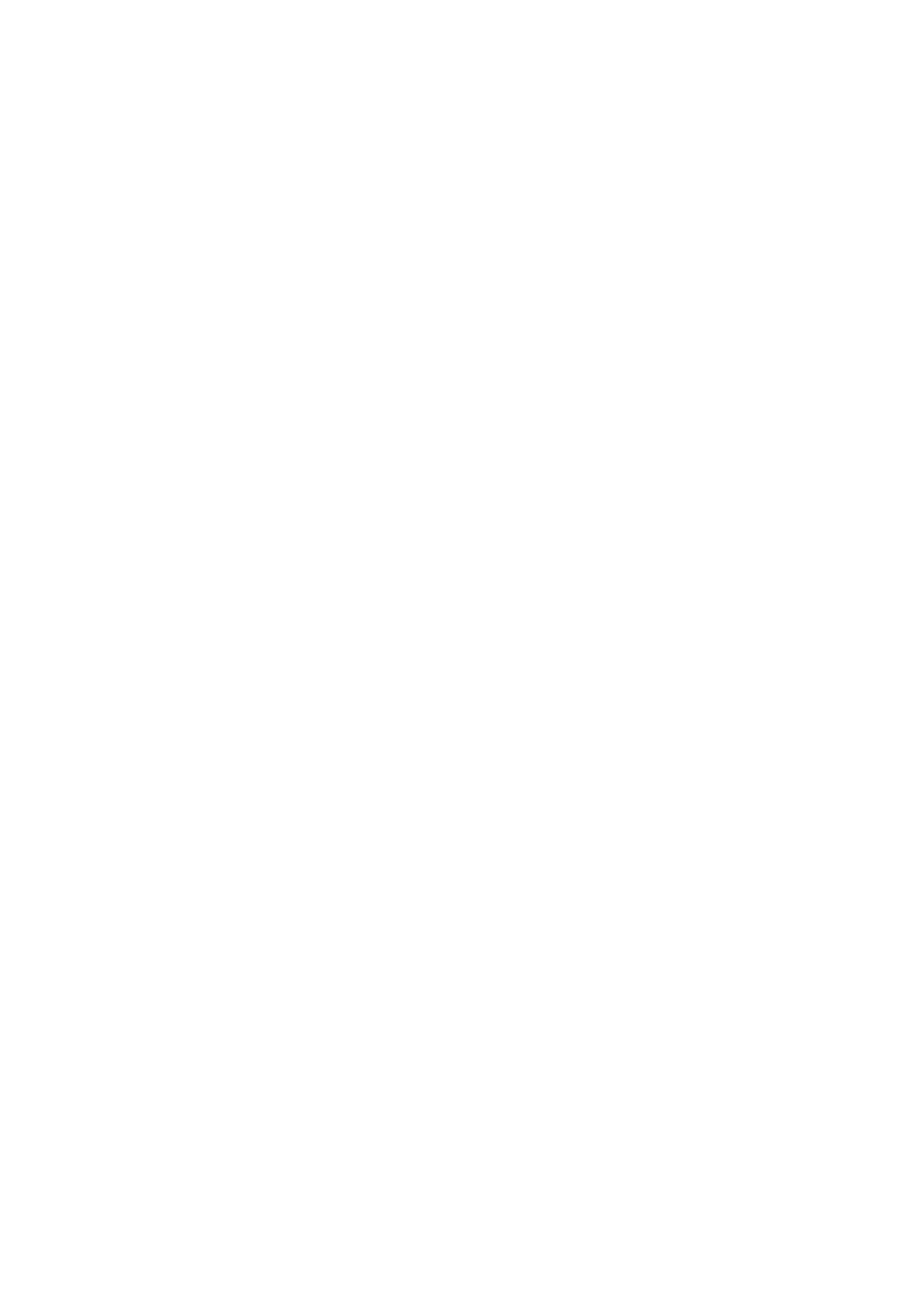# *Primary Source Readings in*  Catholic Church History

Robert Feduccia Jr. with Nick Wagner

Saint Mary's Press™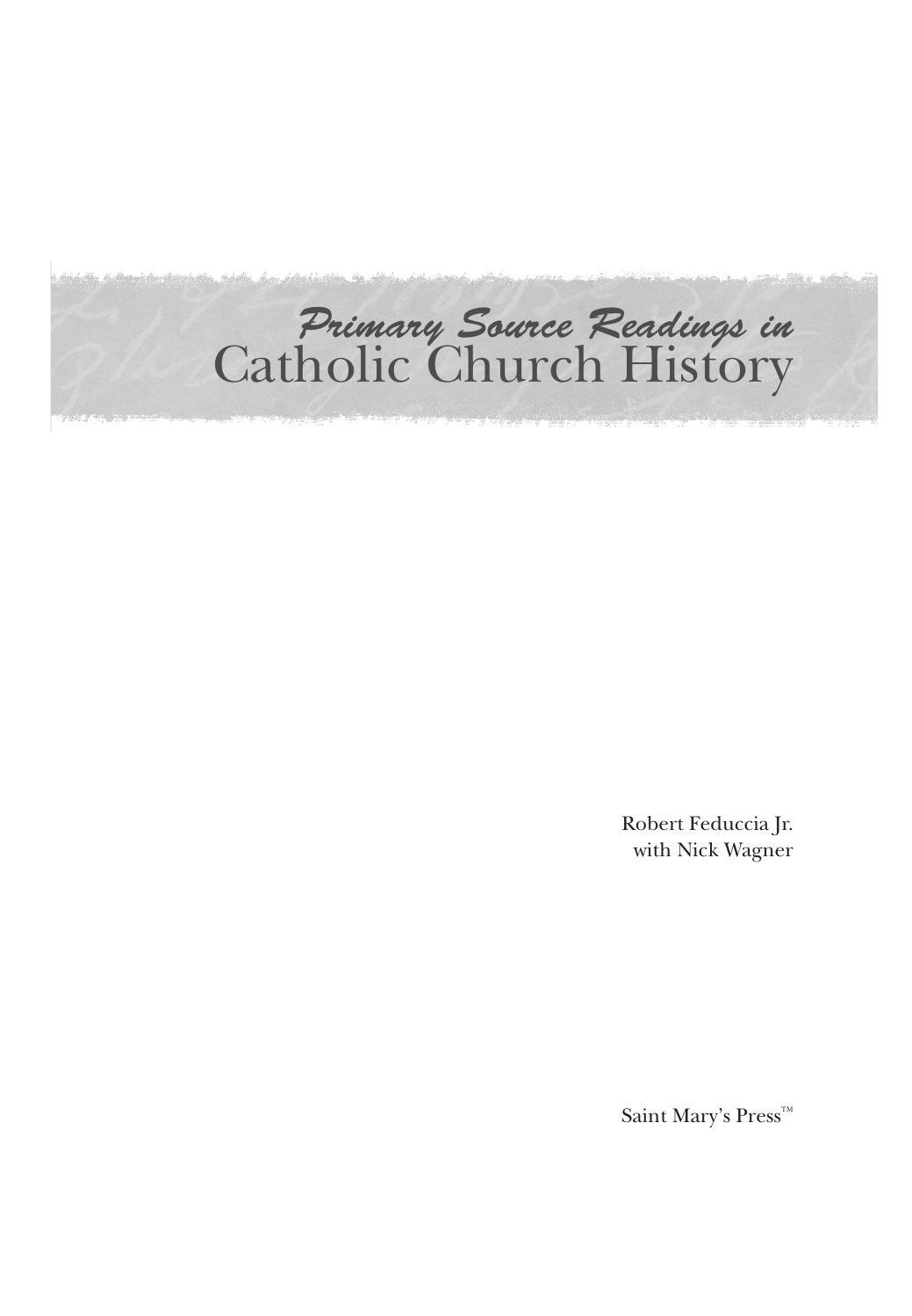## Genuine recycled paper with 10% post-consumer waste.  $\bigotimes$  Genuine recycles  $_{r-1}$ <br>Printed with soy-based ink. 5100100

The publishing team included Robert Feduccia Jr., development editor; Louis Yock, HED, consultant; Lorraine Kilmartin, reviewer; Mary Koehler, permissions editor; Craig Aurness/CORBIS and PhotoDisc, Inc., cover images; prepress and manufacturing coordinated by the prepublication and production services departments of Saint Mary's Press.

Copyright © 2005 by Saint Mary's Press, Christian Brothers Publications, 702 Terrace Heights, Winona, MN 55987-1318, www.smp.org. All rights reserved. No part of this book may be reproduced by any means without the written permission of the publisher.

Printed in the United States of America

Printing: 9 8 7 6 5 4 3 2 1 Year: 2013 12 11 10 09 08 07 06 05 ISBN 0-88489-868-7 Library of Congress Cataloging-in-Publication Data Feduccia, Robert. Primary source readings in Catholic Church history / Robert Feduccia, Jr. with Nick Wagner. p. cm. Includes index. ISBN 0-88489-868-7 (pbk.) 1. Catholic Church—History—Sources. I. Wagner, Nick, 1957– II. Title. BX945.3.F44 2005 282'.09—dc22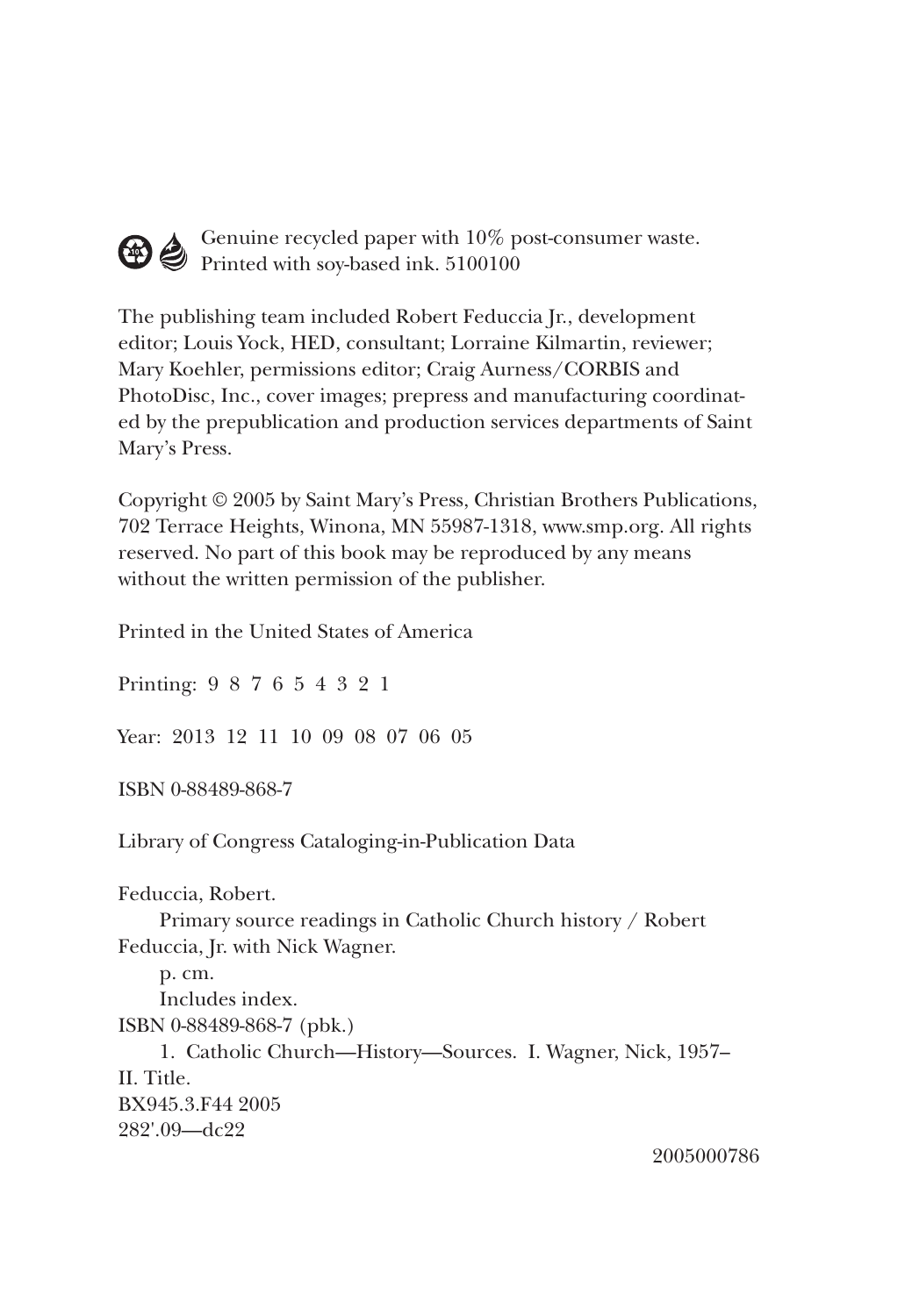Contents

|                                                          | Introduction                                                                                                                                                                                                                                                                 | 9  |
|----------------------------------------------------------|------------------------------------------------------------------------------------------------------------------------------------------------------------------------------------------------------------------------------------------------------------------------------|----|
|                                                          | Initiation into a Community:<br>The Body of Christ as a Model of the Church<br>A Rite of Passage                                                                                                                                                                             | 11 |
| $\mathcal{L}$                                            | Rev. Aidan Kavanagh, OSB<br>The Ship of Salvation:<br>The Church as an Institution<br>The Dream of Saint John Bosco<br>Saint John Bosco                                                                                                                                      | 17 |
| $\mathcal{S}% _{M_{1},M_{2}}^{\alpha,\beta}(\mathbf{A})$ | The Descent of the Holy Spirit:<br>The Church Is Revealed<br>Acts of the Apostles 2:1–42<br>Saint Luke the Evangelist                                                                                                                                                        | 21 |
| $\varphi$                                                | Expanding the Church:<br>The Gentiles and the Mosaic Law<br>Acts of the Apostles 15:1-31<br>Saint Luke the Evangelist<br>Saint Paul's Letter to the Galatians 2:1-21<br>Saint Paul                                                                                           | 27 |
|                                                          | From Movement to Institution:<br>Practices and Guidelines for the Early Church<br>The Didache<br>Unknown                                                                                                                                                                     | 33 |
|                                                          | Executions and Torture: Treatment of Christians<br><b>During Roman Persecution</b><br>Pliny's Questions to Emperor Trajan Concerning<br>Policy Toward Christians<br>Pliny the Younger, Governor of Bithynia<br>Emperor Trajan's Reply to Pliny's Questions<br>Emperor Trajan | 38 |
| $\widetilde{\phantom{a}}$                                | The Blood of the Martyrs:<br>A Witness to Love for Jesus<br>The Martyrdom of Saints Perpetua and Felicitas<br>Saint Perpetua                                                                                                                                                 | 43 |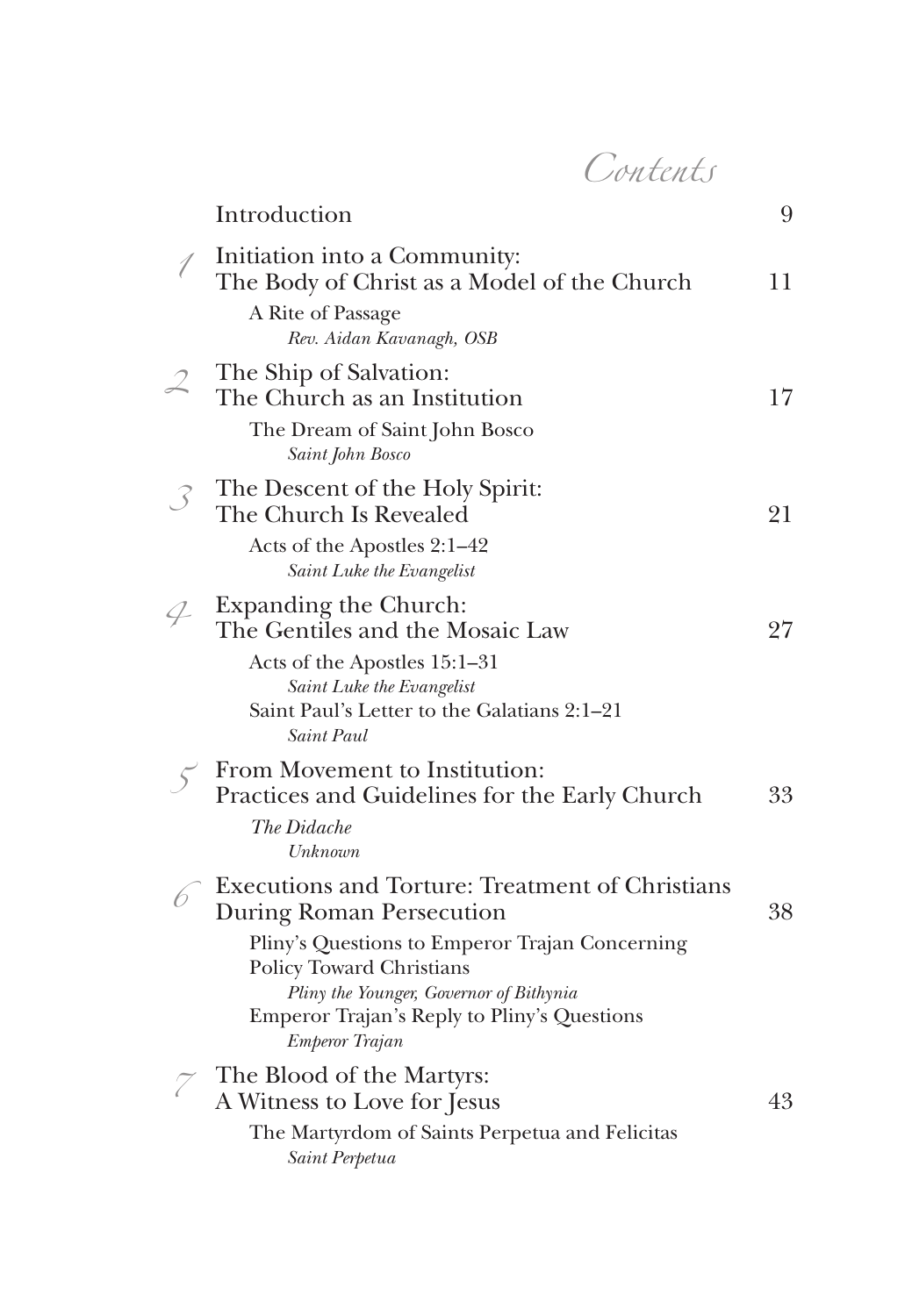| $\mathcal{S}_{0}$ | New Freedom: The Roman Empire<br><b>Offers Toleration to Christians</b>                                                                                                                                                               | 50 |
|-------------------|---------------------------------------------------------------------------------------------------------------------------------------------------------------------------------------------------------------------------------------|----|
|                   | <b>Edict of Toleration</b><br><b>Emperor Galerius</b><br><b>Edict of Milan</b><br><b>Emperor Constantine and Licinius Augustus</b>                                                                                                    |    |
|                   | Two Cities: The Earthly and the Heavenly<br>The City of God<br>Saint Augustine of Hippo                                                                                                                                               | 56 |
| 10                | True God Became True Human:<br>Statements on Who Jesus Is<br>Definition of the Faith<br>The Council of Chalcedon                                                                                                                      | 62 |
| 11                | Missionary Pope: Saint Gregory the Great<br>Brings the Light of Christ to England<br>Ecclesiastical History of the English People<br>Saint Bede the Venerable<br><b>Letter to Abbot Mellitus</b><br>Pope Saint Gregory the Great      | 69 |
|                   | A Father's Wisdom:<br>A Guide for Living in a Community<br>The Prologue to The Rule of St. Benedict<br><b>Saint Benedict</b>                                                                                                          | 76 |
| 13                | Saint Boniface: Missionary to the Germans<br>Letter Advising Saint Boniface on How to Convert<br>the Heathens<br><b>Bishop Daniel of Winchester</b><br>Report to Pope Zacharias on the Foundation<br>of Fulda Abbey<br>Saint Boniface | 81 |
| 14                | Conflicts of Faith:<br>Tensions Between the East and the West<br>Encyclical Letter to the Archiepiscopal Sees of the East<br>Patriarch Photius of Constantinople                                                                      | 88 |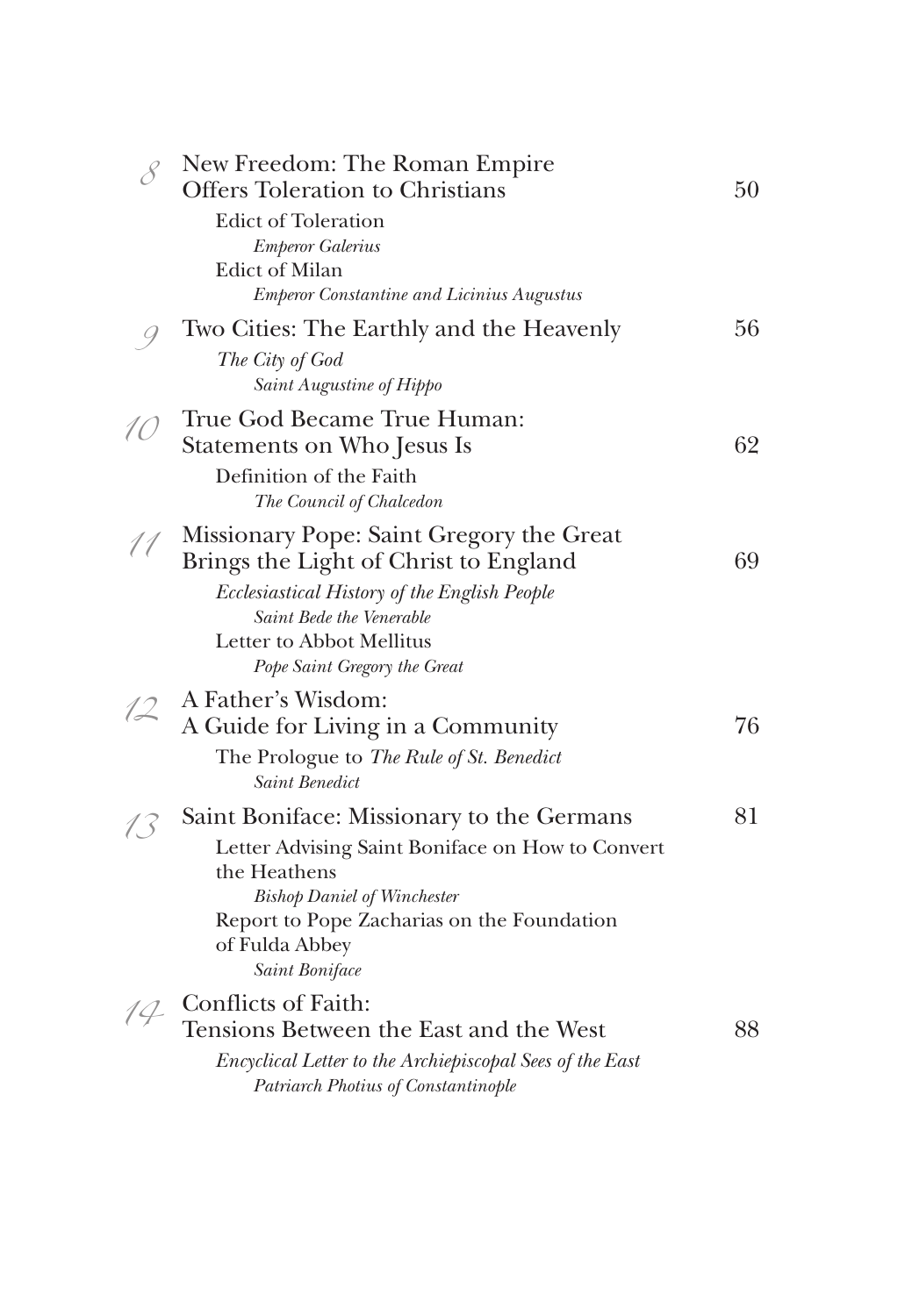|    | Pope Against King:<br>The Battle Over Appointing Bishops<br>Correspondence Regarding Lay Investiture<br>Pope Gregory VII and Emperor Henry IV | 95  |
|----|-----------------------------------------------------------------------------------------------------------------------------------------------|-----|
| 16 | "We Adore Thee, Lord Jesus Christ":<br>The Last Words of the Tiny Friar                                                                       | 102 |
|    | The Testament of Saint Francis<br>Saint Francis of Assisi                                                                                     |     |
|    | Gentle and Powerful:<br>The First Woman Doctor of the Church                                                                                  | 107 |
|    | Letters to Pope Gregory XI<br>Saint Catherine of Siena                                                                                        |     |
| 18 | Revival of Prayer: A Springtime for Spirituality<br>The Imitation of Christ<br>Thomas á Kempis                                                | 112 |
| 19 | The Revolutionary Monk:<br>The Protestant Reformation Begins<br>Writings from Martin Luther<br>Martin Luther                                  | 117 |
| 20 | "What Is Necessary Is a Different Approach":<br>The Catholic Reformation                                                                      | 122 |
|    | The Way of Perfection<br>Saint Teresa of Ávila                                                                                                |     |
| 21 | "Nor Should They Be in Any Way Enslaved":<br><b>Europeans Encounter the West</b>                                                              | 127 |
|    | Inter Caetera<br>Pope Alexander VI<br>Sublimus Dei<br>Pope Paul III                                                                           |     |
|    | $22$ People of Esteem:<br>The Work of Missionaries in China                                                                                   | 133 |
|    | Letter to Francesco Pasio, SJ, Vice-Provincial<br>of China and Japan<br>Matteo Ricci, SJ                                                      |     |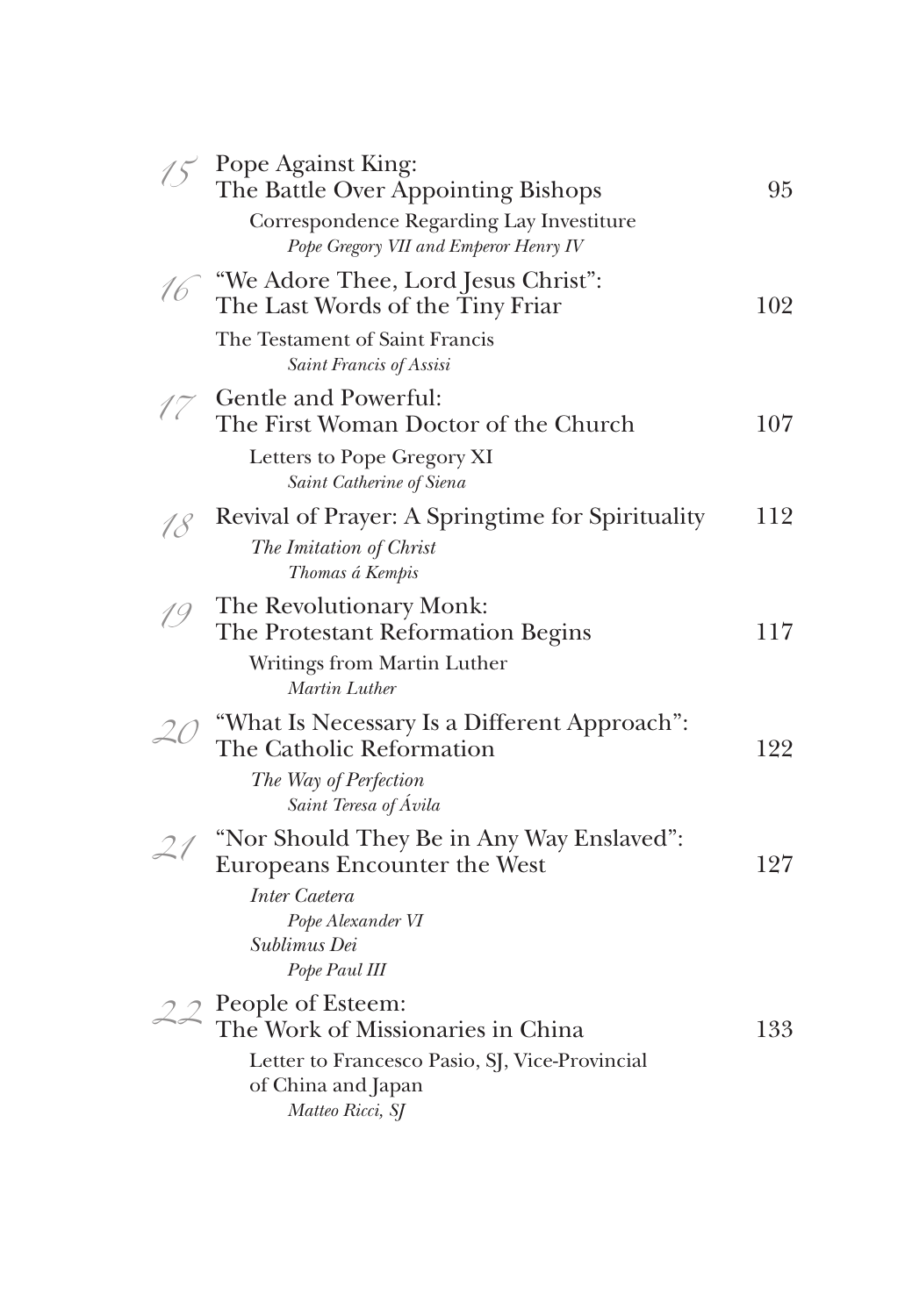|                 | Money, Workers, and Fairness:<br>Catholic Social Teaching Begins                                                                          | 138 |  |
|-----------------|-------------------------------------------------------------------------------------------------------------------------------------------|-----|--|
|                 | Rerum Novarum<br>Pope Leo XIII                                                                                                            |     |  |
|                 | $24$ The Vicar of Christ:<br>The First Vatican Council Defines Papal Authority 144<br>Pastor Æternus<br>Pope Blessed Pius IX              |     |  |
|                 | Year in the Life:<br>An Account of Life in the Spanish Colonies<br>Report on the Mission of San Carlos de Monterey<br>Fray Junípero Serra | 150 |  |
|                 | Concern for Souls: A Bishop's Anxiety<br>over the Faith of Slaves in Mississippi                                                          | 156 |  |
|                 | A Letter to the Society for the Propagation of the Faith<br><b>Bishop William Henry Elder</b>                                             |     |  |
|                 | $27$ More Than a Tabloid:<br>The Power of The Catholic Worker                                                                             | 162 |  |
|                 | The Long Loneliness<br>Dorothy Day                                                                                                        |     |  |
|                 | Traitor to the State, Herald of the Gospel<br>Letters from a Nazi Prison<br>Franz Jägerstätter                                            | 169 |  |
|                 | Reading the Signs of the Times:<br>The Church in the Modern World                                                                         | 174 |  |
|                 | Gaudium et Spes<br>The Second Vatican Council                                                                                             |     |  |
|                 | The Light of the World:<br>The Church as the Sacrament of Salvation<br>Lumen Gentium<br>The Second Vatican Council                        | 179 |  |
|                 | Appendix A: Chronological Listing of Chapters                                                                                             |     |  |
|                 | Appendix B: Topical Index                                                                                                                 |     |  |
| Acknowledgments |                                                                                                                                           | 191 |  |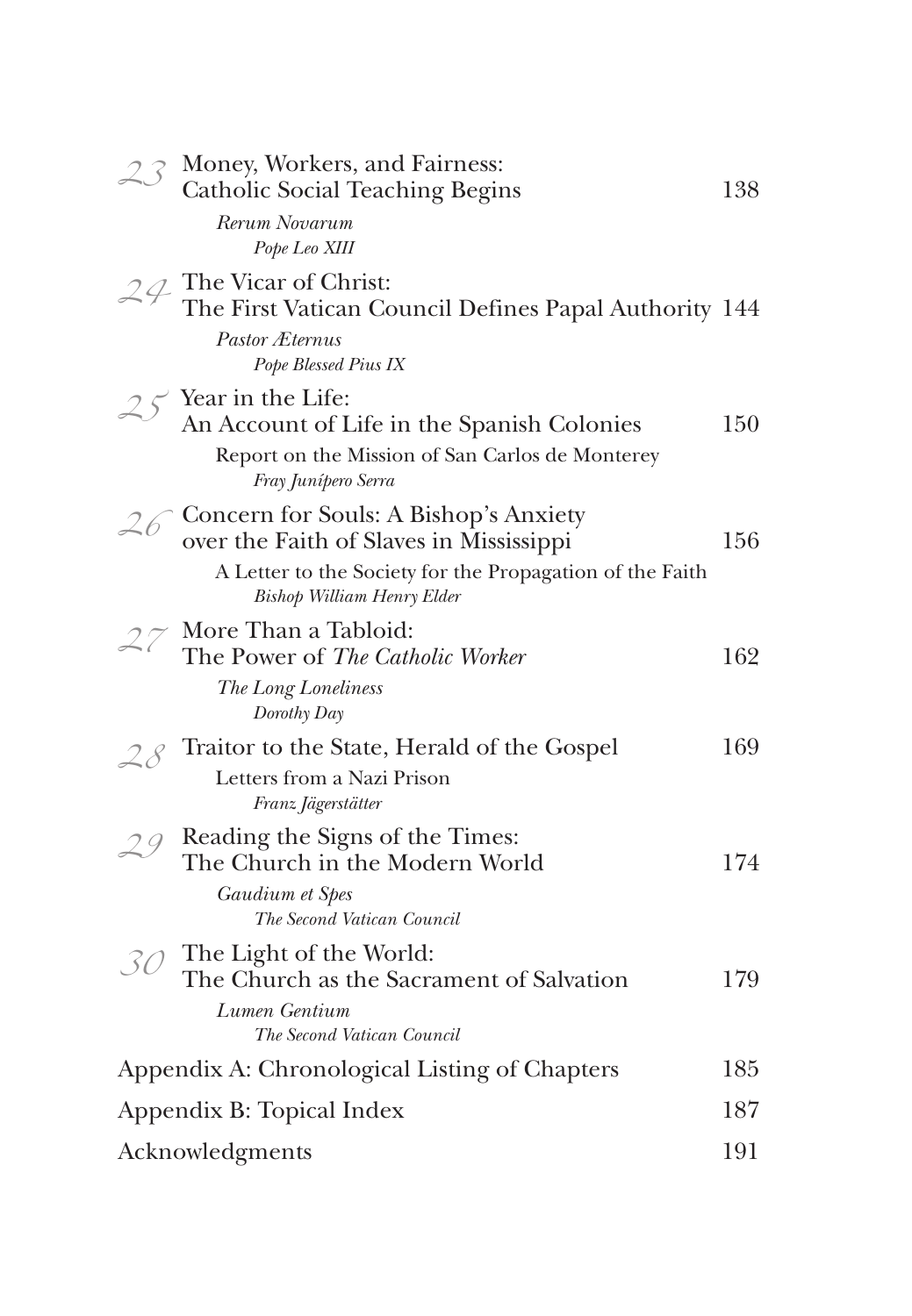Looking through old pictures of ourselves is always fun. In those dated photos, we see what we looked like when we were born; we remember early birthdays and laugh about some of the presents we received; and perhaps we look at some pictures with embarrassment. Clothing, hairstyles, and old boyfriends or girlfriends have the potential to ruin the pictures in a family album. Hairstyles come and go. Clothing styles change quickly. But the pictures are an undeniable testament to what or who we thought was cool. They are more than just static images. They reveal a little about our thoughts, our feelings, and our attitudes.

Introduction

Pictures are a frozen moment in time. Life is continuous, and because of that, we hardly notice the changes happening to us. A student looks at herself every day in the mirror and probably doesn't notice any change in her appearance. But if that student compares her eighth-grade picture to her ninth-grade picture, the changes are obvious, if not dramatic. This book, *Primary Source Readings in Catholic Church History*, is like the Church's family photo album, filled with snapshots—frozen moments in time.

In this book, you will find pictures of the Church's birth, the hard times she has suffered, and the infusion of new life in every age. The Church's album also includes pictures of family fights. West versus East, emperor versus pope, and reformers versus counter-reformers are fights that stand in portrait. Yet, when we place those frozen moments in time next to each other, a mosaic appears. In this composite picture you find heroic people who love the Lord and who want to be his servants. You also find that Jesus's words from Matthew 16:18 and from Matthew 28:20 are true: "I will build my church, and the gates of Hades will not prevail against it," and "Remember, I am with you always, to the end of the age."

These snapshots are not just about humans and humanity's attempt to steer the Church on the right course. They are also a story of God. Every letter, document, and report is also a picture of God: Father, Son, and Holy Spirit. In them, God reaches out to humans in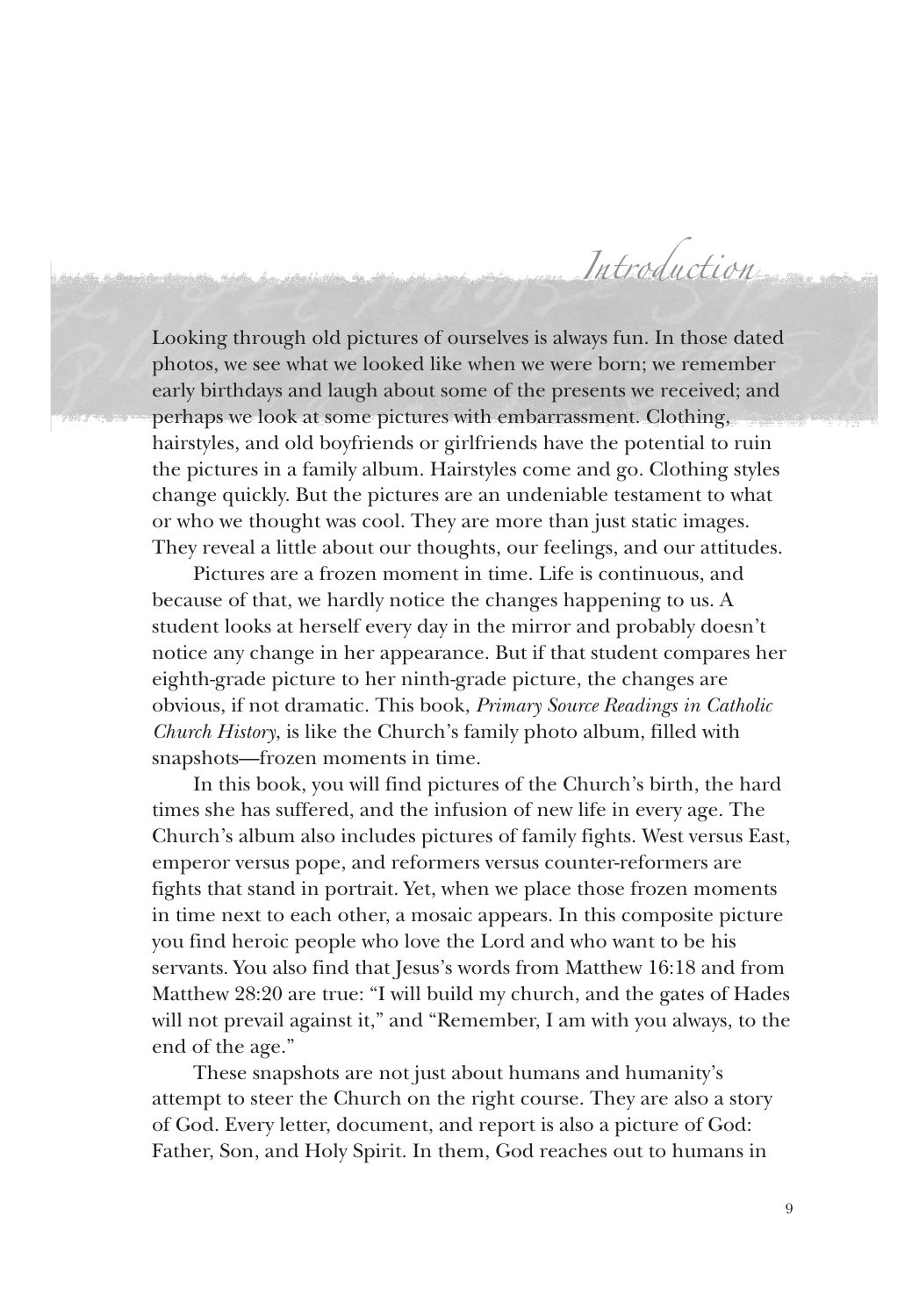love and calls humanity into an intimate relationship. Although the Church changes from century to century, God does not. God is constant and continuously reaches out to humanity and touches human hearts. The great Catholic thinker Edward Schillebeeckx once wrote: "God's saving activity 'makes history' by revealing itself, and it reveals itself by becoming history." The snapshots in this book reveal the Church's history. But they also tell the story of God's constant love and desire to draw humanity into a deeper relationship with him.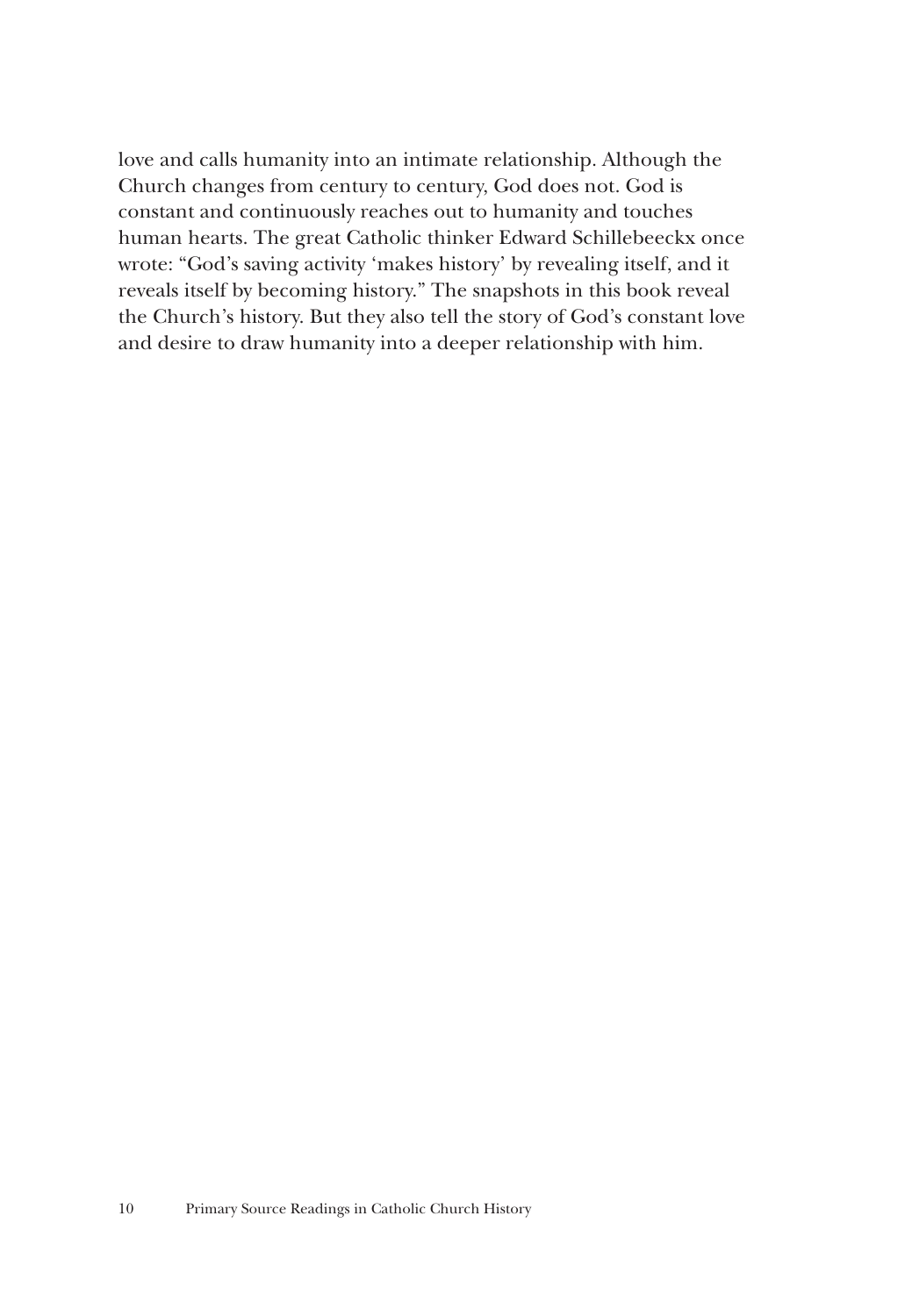Chapter 1

## **Initiation into a Community: The Body of Christ as a Model of the Church**

### **"A Rite of Passage"**

#### **Who Wrote It?**

Rev. Aidan Kavanagh, OSB, was born in 1929 in Mexia, Texas. He became a Benedictine monk of Saint Meinrad Archabbey, Saint Meinrad, Indiana, in 1952 and was ordained to the priesthood in 1957. Kavanagh taught at Saint Meinrad School of Theology and also at the University of Notre Dame, where he was the director of graduate studies in liturgy and theology. In 1974, he joined the faculty at Yale Divinity School as a professor of liturgics.

#### **When Was It Written?**

"A Rite of Passage" was delivered as part of a lecture at the Theology Institute at Holy Cross Abbey in Canon City, Colorado, in 1977.

#### **Why Was It Written?**

For many years, Rev. Aidan Kavanagh has championed a renewal in the way sacraments are celebrated. In particular, he has worked to enliven the rites of initiation, the way people come into the Church. He believes that enlivening these rites can happen by restoring the practices of the early Christian communities. He wants today's Church to celebrate a person's entrance into the Body of Christ in much the same way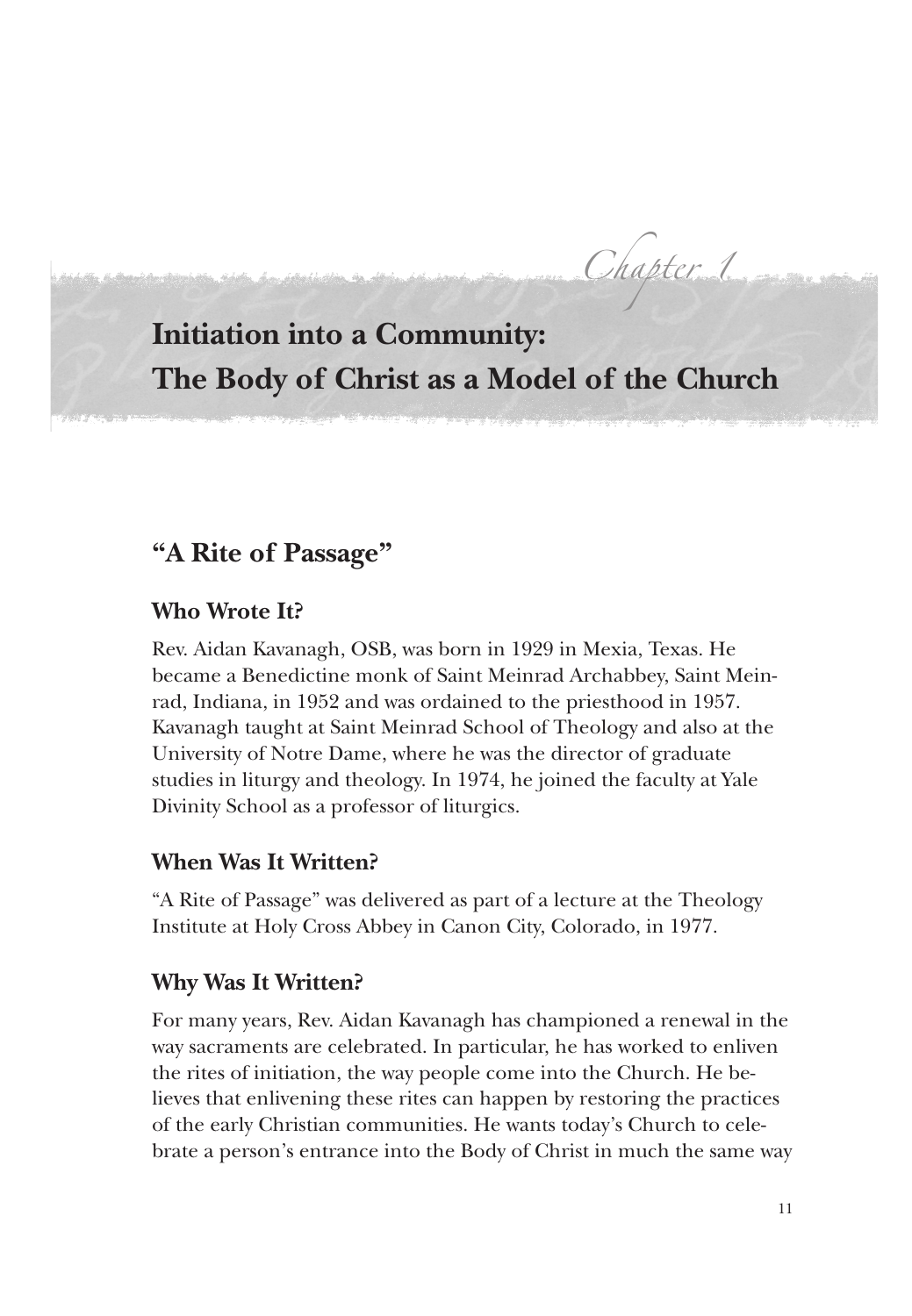the early Christians brought people into the community of faith. To try to influence such changes, he has written many scholarly books on the initiation practices of the early Christians. His academic writings are well respected and influential. But Kavanagh wanted to accomplish something that scholarly essays could not. He wanted a story to bring to life in clear imagery, the sounds, smells, and richness of the early Christian initiation.

#### **Why Is It Still Important Today?**

In many places, the sacred Scriptures refer to the Church as the Body of Christ. To highlight this dimension, or model, of the Church, one emphasizes the Church as a community bound together by the Holy Spirit. This unity is expressed in the way the community speaks about or professes its faith, in the way it worships and celebrates, and in the way its members foster companionship with one another. "A Rite of Passage" demonstrates all these aspects and can illumine the Body of Christ as a model for the Church.

#### **Primary Source: "A Rite of Passage"**

I have always rather liked the gruff robustness of the first rubric for baptism found in a late fourth-century church order which directs that the bishop enter the vestibule of the baptistery and say to the catechumens without commentary or apology only four words: "Take off your clothes." There is no evidence that the assistants fainted or the catechumens asked what he meant. Catechesis and much prayer and fasting had led them to understand that the language of their passage this night in Christ from death to life would be the language of the bathhouse and the tomb—not that of the forum and the drawing room.

So they stripped and stood there, probably, faint from fasting, shivering from the cold of early Easter morning and with awe at what was about to transpire. Years of formation were about to be consummated; years of having their motives and lives scrutinized; years of hearing the word of God read and expounded at worship; years of being dismissed with prayer before the Faithful went on to celebrate the eucharist; years of having the doors to the assembly hall closed to them; years of seeing the tomb-like baptistery building only from without; years of hearing the old folks of the community tell hair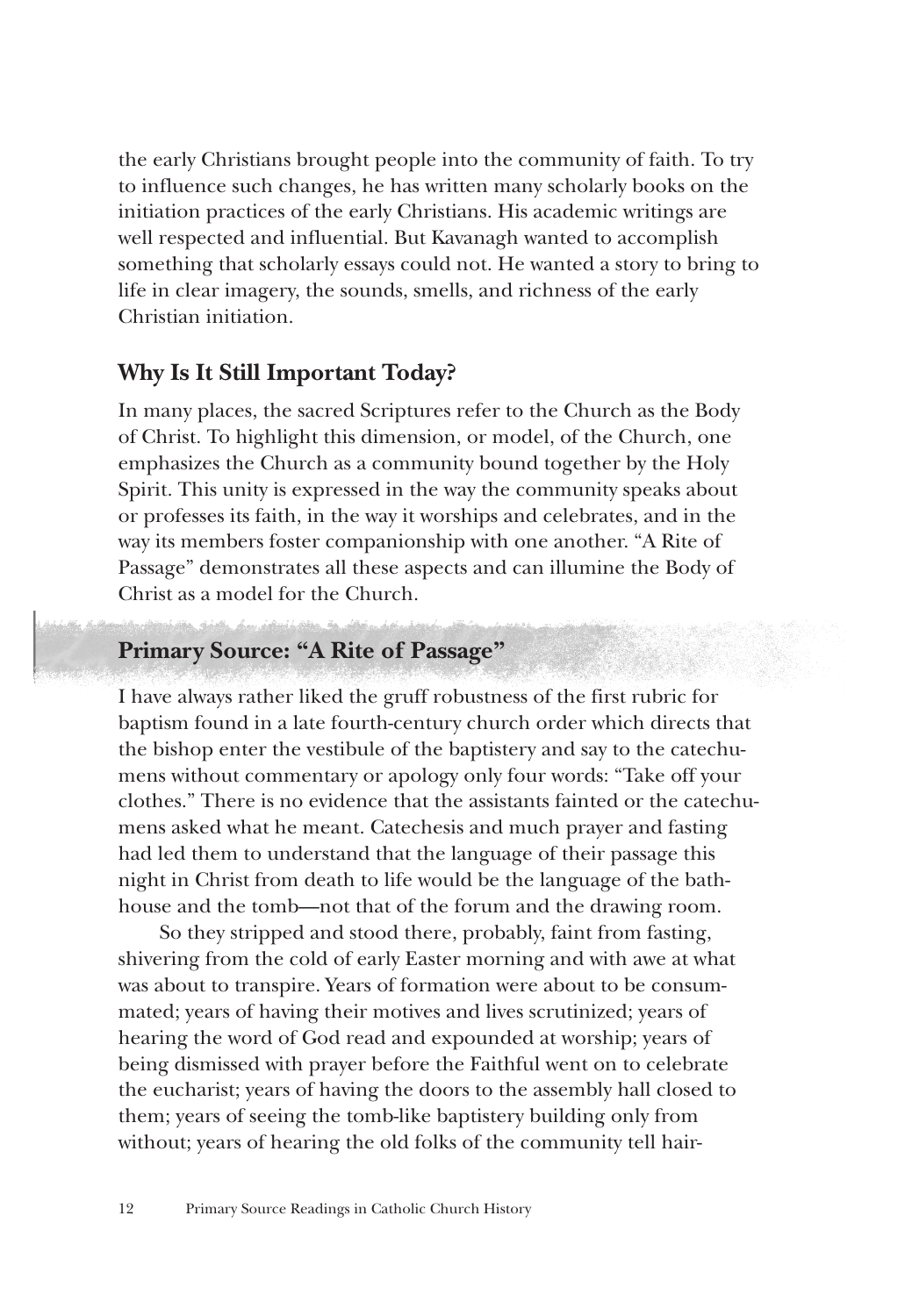raising tales of what being a Christian had cost their own grandparents when the emperors were still pagan; years of running into a reticent and reverent vagueness concerning what was actually done by the

Faithful at the breaking of bread and in that closed baptistery. . . . Tonight all this was about to end as they stood here naked on a cold floor in the gloom of this eerie room.

Abruptly the bishop demands that they face westward, toward where the sun dies swallowed up in darkness, and denounce the King of shadows and death and things that go bump in the night. Each one of them comes forward to do this loudly under the hooded gaze of the bishop (who is tired from presiding all night at the vigil continuing next door in the church), as deacons shield the nudity of the male catechumens from the women, and deaconesses screen the women in the same manner. This is when each of them finally lets go of the world and of life as they have known it: the umbilical cord is cut, but they have not yet begun to breathe.

### *Deaconesses*

Deaconesses were women who had important roles in the early Church. Bishop, priest, and deacon are ministries in the Church to which men are ordained. Although history does not indicate that deaconesses were ordained, the role of deaconesses and their significance in the life of the Christian community is evident. They led women in prayer; they served the community's widows; and they assisted in the Baptism of women.

Then they must each turn eastwards toward where the sun surges up bathed in a light which just now can be seen stealing into the alabaster windows of the room. They must voice their acceptance of the King of light and life who has trampled down death by his own death. As each one finishes this he or she is fallen upon by a deacon or a deaconess who vigorously rubs olive oil into his or her body, as the bishop perhaps dozes off briefly, leaning on his cane. (He is like an old surgeon waiting for the operation to begin.)

When all the catechumens have been thoroughly oiled, they and the bishop are suddenly startled by the crash of the baptistery doors being thrown open. Brilliant golden light spills out into the shadowy vestibule, and following the bishop (who has now regained his composure) the catechumens and the assistant presbyters, deacons, deaconesses, and sponsors move into the most glorious room most of them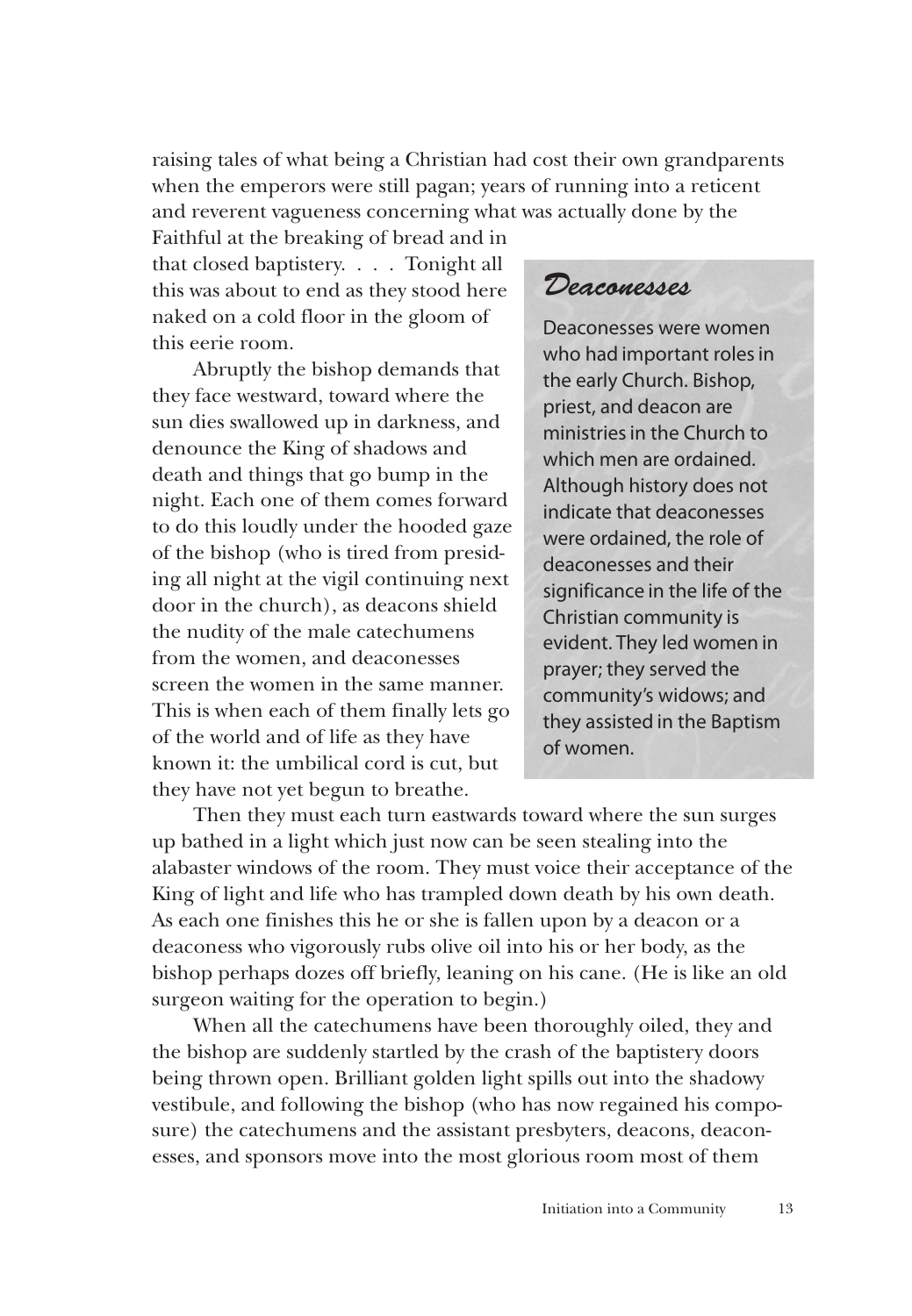have ever seen. It is a high, arbor-like pavilion of green, gold, purple, and white mosaic from marble floor to domed ceiling sparkling like jewels in the light of innumerable oil lamps that fill the room with a heady warmth. The windows are beginning to blaze with the light of Easter dawn. The walls curl with vines and tendrils that thrust up from the floor, and at their tops apostles gaze down robed in snow-white togas, holding crowns. They stand around a golden chair draped with purple upon which rests only an open book. And above all these, in the highest point of the ballooning dome, a naked Jesus (very much in the flesh) stands up to his waist in the Jordan as an unkempt John pours water on him and God's disembodied hand points the Holy Spirit at Jesus' head in the form of a white bird.

Suddenly the catechumens realize that they have unconsciously formed themselves into a mirror-image of this lofty icon on the floor directly beneath it. They are standing around a pool let into the middle of the floor, into which gushes water pouring noisily from the mouth of a stone lion crouching atop a pillar at poolside. The bishop stands beside this, his presbyters on each side: a deacon has entered the pool, and the other assistants are trying to maintain a modicum of decorum among the catechumens who forget their nakedness as they crowd close to see. The room is warm, humid, and it glows. It is a golden paradise in a bathhouse in a mausoleum: an oasis, Eden restored: the navel of the world, where death and life meet, copulate, and become undistinguishable from each other. Jonah peers out from a niche, Noah from another, Moses from a third, and the paralytic carrying his stretcher from a fourth. The windows begin to sweat.

The bishop rumbles a massive prayer—something about the Spirit and the waters of life and death—and then pokes the water a few times with his cane. The catechumens recall Moses doing something like that to a rock from which water flowed, and they are mightily impressed. Then a young male catechumen of about ten, the son of pious parents, is led down into the pool by the deacon. The water is warm (it has been heated in a furnace), and the oil on his body spreads out on the surface in iridescent swirls. The deacon positions the child near the cascade from the lion's mouth. The bishop leans over on his cane, and in a voice that sounds like something out of the Apocalypse, says: "Euphemius! Do you believe in God the Father, who created all of heaven and earth?" After a nudge from the deacon beside him, the boy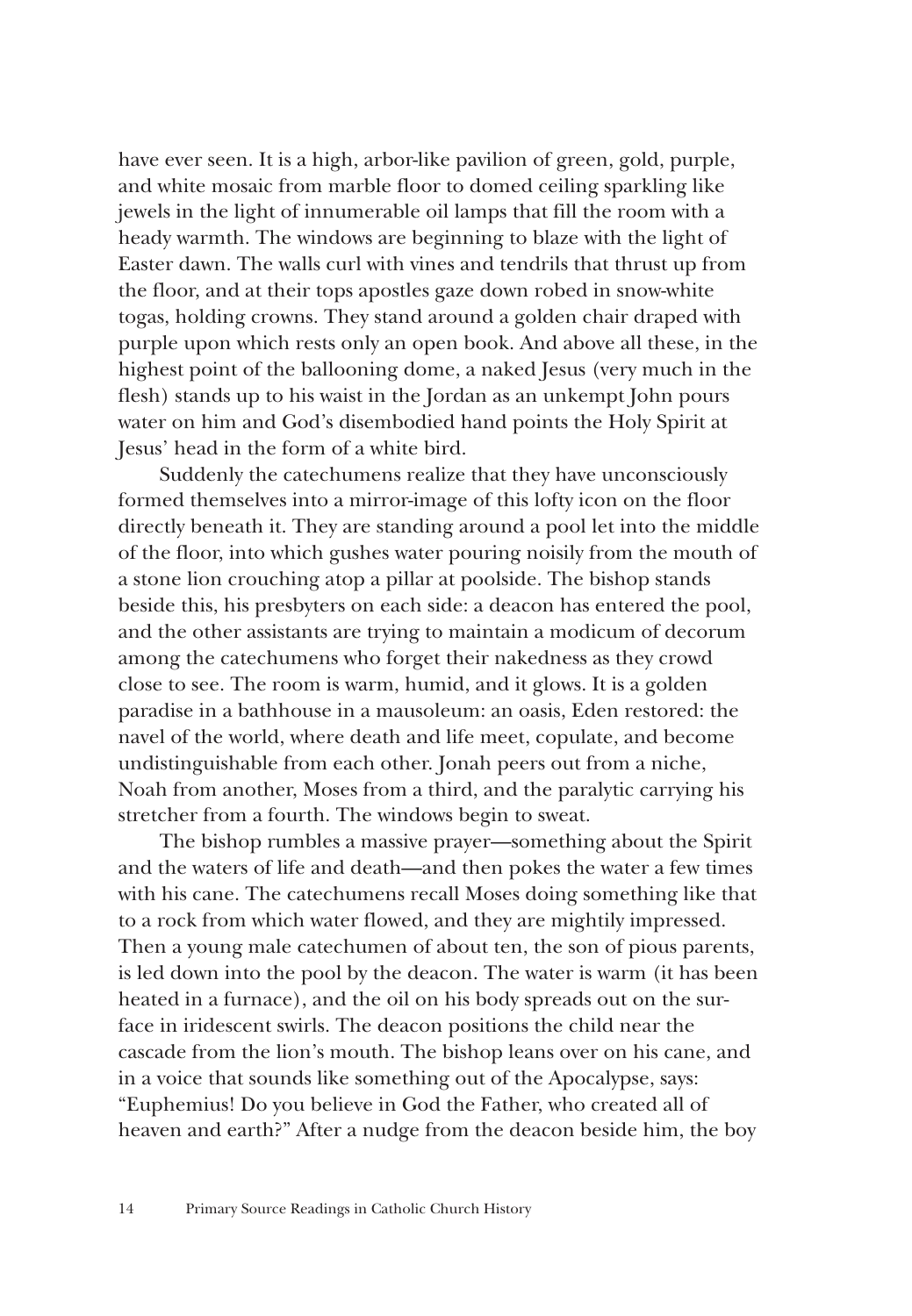murmurs that he does. And just in time, for the deacon, who has been doing this for fifty years and is the boy's grandfather, wraps him in his arms, lifts him backwards into the rushing water and forces him under the surface. The old deacon smiles through his beard at the wide brown eyes that look up at him in shock and fear from beneath the water (the boy has purposely not been told what to expect). Then he raises him up coughing and sputtering. The bishop waits until he can speak again, and leaning over a second time, tapping the boy on the shoulder with his cane, says: "Euphemius! Do you believe in Jesus Christ, God's only Son, who was conceived of the Virgin Mary, suffered under Pontius Pilate, and was crucified, died, and was buried? Who rose on the third day and ascended into heaven, from whence he will come again to judge the living and the dead?" This time he replies like a shot, "I do," and then holds his nose. . . . "Euphemius! Do you believe in the Holy Spirit, the master and giver of life, who proceeds from the Father, who is to be honored and glorified equally with the Father and the Son, who spoke by the Prophets? And in one holy, catholic, and apostolic Church which is the communion of God's holy ones? And in the life that is coming?" "I do."

When he comes up the third time, his vast grandfather gathers him in his arms and carries him up the steps leading out of the pool. There another deacon roughly dries Euphemius with a warm towel, and a senior presbyter, who is almost ninety and is regarded by all as a "confessor" because he was imprisoned for the faith as a young man, tremulously pours perfumed oil from a glass pitcher over the boy's damp head until it soaks his hair and runs down over his upper body. The fragrance of this enormously expensive oil fills the room as the old man mutters: "God's servant, Euphemius, is anointed in the name of the Father, Son, and Holy Spirit." Euphemius is then wrapped in a new linen tunic; the fragrant chrism seeps into it, and he is given a burning terracotta oil lamp and told to go stand by the door and keep quiet. Meanwhile, the other baptisms have continued.

When all have been done in this same manner (an old deaconess, a widow, replaced Euphemius's grandfather when it came the women's time), the clergy strike up the Easter hymn, "Christ is risen from the dead, he has crushed death by his death and bestowed life on those who lay in the tomb." To this constantly repeated melody interspersed with the Psalm verse, "Let God arise and smite his enemies," the whole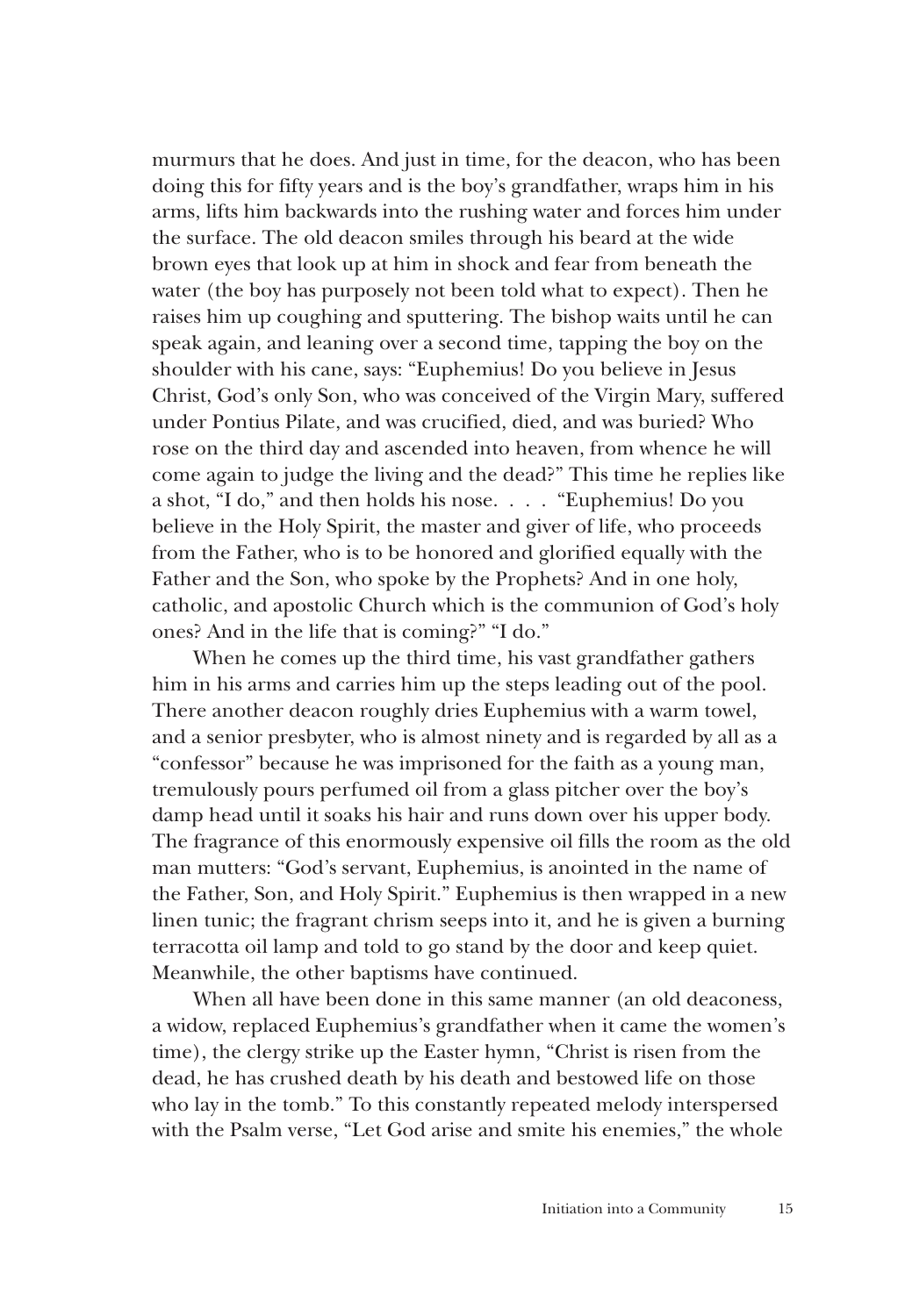baptismal party—tired, damp, thrilled, and oily—walk out into the blaze of Easter morning and go next door to the church led by the bishop. There he bangs on the closed doors with his cane: they are flung open, the endless vigil is halted, and the baptismal party enters as all take up the hymn, "Christ is risen . . . ," which is all but drowned out by the ovations that greet Christ truly risen in his newly-born ones. As they enter, the fragrance of chrism fills the church: it is the Eastersmell, God's grace olfactorally incarnate. The pious struggle to get near the newly baptized to touch their chrismed hair and rub its fragrance on their own faces. All is chaos until the baptismal party manages to reach the towering ambo that stands in the middle of the pewless hall. The bishop ascends its lower front steps, turns to face the white-clad neophytes grouped at the bottom with their burning lamps and the boisterous faithful now held back by a phalanx of well-built acolytes and doorkeepers. Euphemius's mother has fainted and been carried outside for some air.

The bishop opens his arms to the neophytes and once again all burst into "Christ is risen," *Christos aneste. . . .* He then affirms and seals their baptism after prayer, for all the Faithful to see, with an authoritative gesture of paternity—laying his hand on each head, signing each oily forehead once again in the form of a cross, while booming out: "The servant of God is sealed with the Holy Spirit." To which all reply in a thunderous "Amen," and for the first time the former catechumens receive and give the kiss of peace. Everyone is in tears.

While this continues, bread and wine are laid out on the holy table; the bishop then prays at great length over them after things quiet down, and the neophytes lead all to communion with Euphemius out in front. While his grandfather holds his lamp, Euphemius dines on the precious Body whose true and undoubted member he has become; drinks the precious Blood of him in whom he himself has now died; and just this once drinks from two other special cups—one containing baptismal water, the other containing milk and honey mixed as a gustatory icon of the promised land into which he and his colleagues have finally entered out of the desert through Jordan's waters. Then his mother (now recovered and somewhat pale, still insisting she had only stumbled) took him home and put him, fragrantly, to bed.

Euphemius had come a long way. He had passed from death into a life he lives still.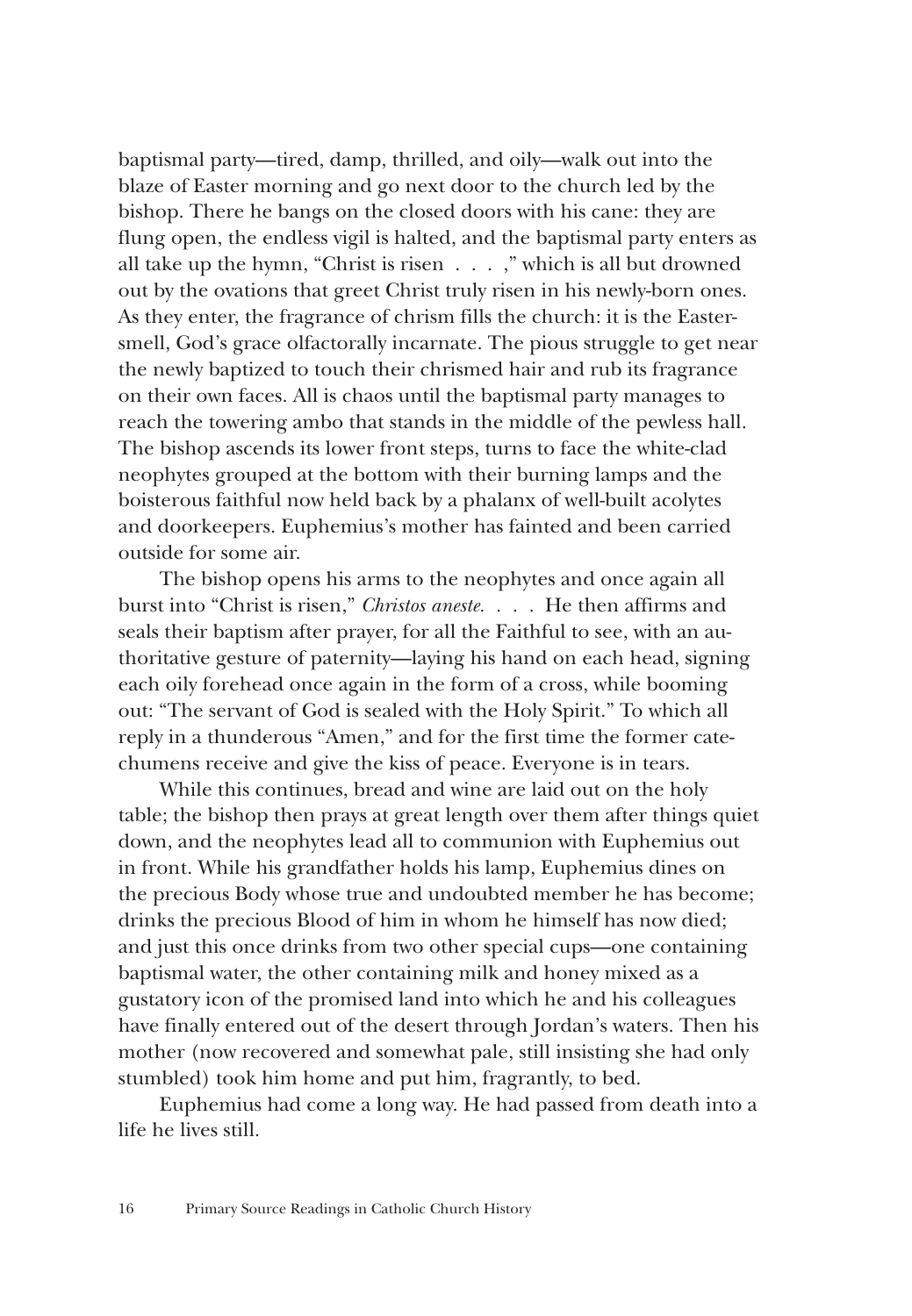Chapter 2

## **The Ship of Salvation: The Church as an Institution**

## **"The Dream of Saint John Bosco"**

#### **Who Wrote It?**

Saint John Bosco lived in the northern Italian city of Turin during the 1840s. Grieved by the poverty and the crime among urban young people, he dedicated his ministry to the young people. He sheltered countless numbers of the city's homeless young people and instructed them in the Catholic faith. Because of his tireless and selfless dedication to the young people of Turin, Bosco has been named the patron saint of those who work with young people.

#### **When Was It Written?**

When Saint John Bosco had his dream is not known. But on May 30, 1862, he told the boys he was sheltering that he had a good story for them. This chapter contains the allegory he told them.

#### **Why Was It Written?**

Workers in the new factories being built endured long work hours for very little money. Because of those working conditions, the young people of the city were left poor and unsupervised. Those desperate young people turned to robbery and other crimes to make a way for their survival. The situation was in dire need of the good news of Jesus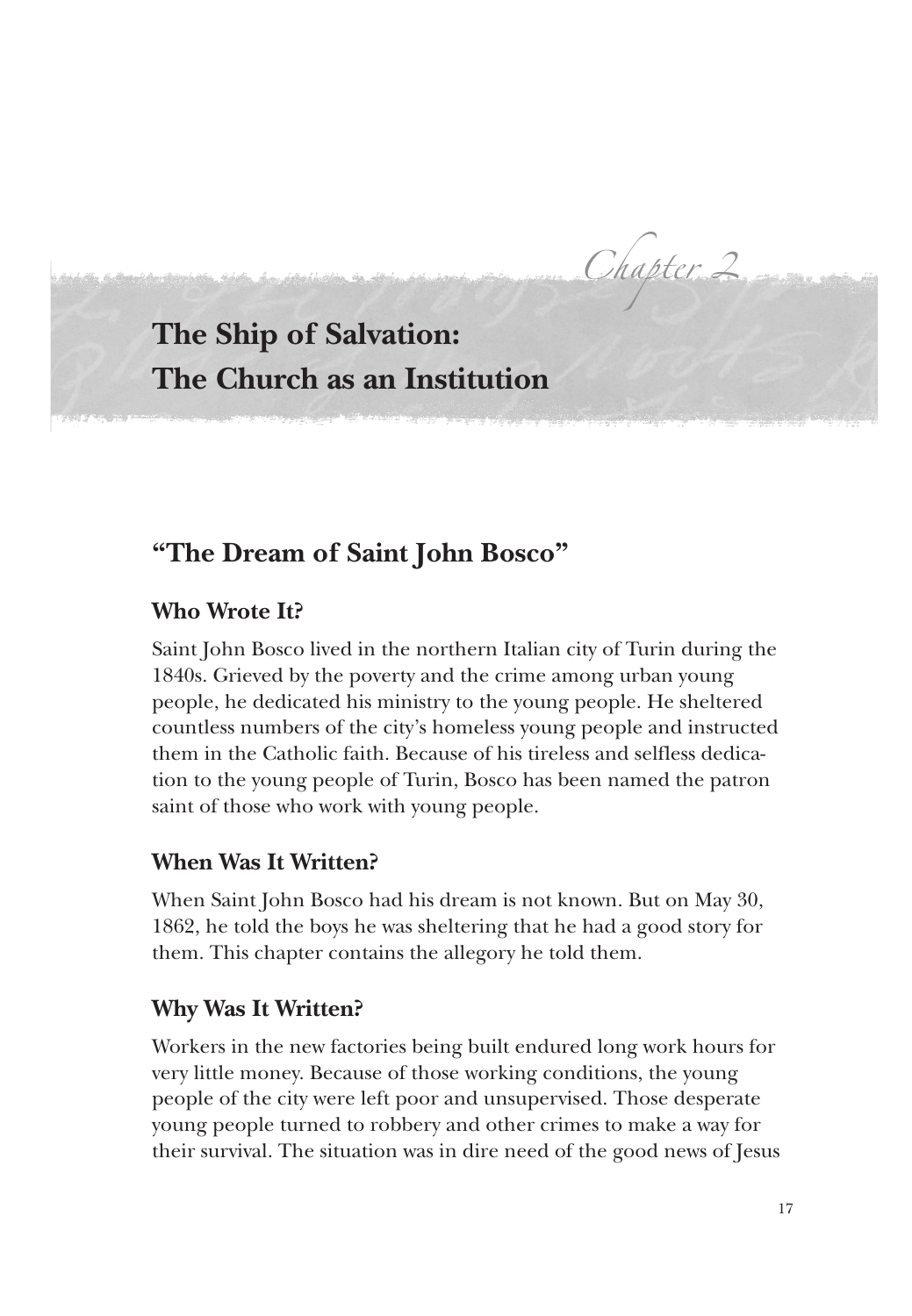Christ. Scholars agree that Saint John Bosco had simple reasons for telling the dream. Those reasons were that he wanted the boys to stay close to the Church, to pray for the Holy Father, and to hold on to a love for Mary and the Blessed Sacrament. During Bosco's time, a ship at sea was a common analogy for the Church. The secular world was seen as waves and storms that could swallow and drown the earth's peoples. In order to be saved from such danger, a person had to band together with others on a sturdy ship with a noble and trustworthy captain.

#### **Why Is It Still Important Today?**

Very shortly after Saint John Bosco told the dream to the boys, they began to discuss what it could mean. Some felt it was simply an allegory. Others believed that it was a prophecy or a vision of the future. The dream remains important today for many reasons. Certainly, Bosco's reason for telling the dream to that group of boys remains. But for the purposes of this book, "The Dream of Saint John Bosco" provides a rich image for a model of the Church as an institution. Among the many ways of understanding what the Church and its purpose are, seeing the Church as an institution provides Catholics with clarity and certainty. Such surety can provide comfort during times such as these when many discomforting events are taking place.

#### **Primary Source: "The Dream of Saint John Bosco"**

A few nights ago I had a dream. True, dreams are nothing but dreams, but still I'll tell it to you for your spiritual benefit, just as I would tell you even my sins—only I'm afraid I'd send you scurrying away before the roof fell in. Try to picture yourselves with me on the seashore, or, better still, on an outlying cliff with no other land in sight. The vast expanse of water is covered with a formidable array of ships in battle formation, prows fitted with sharp, spearlike beaks capable of breaking through any defense. All are heavily armed with cannons, incendiary bombs, and firearms of all sorts—even books—and are heading toward one stately ship, mightier than them all. As they close in, they try to ram it, set it afire, and cripple it as much as possible.

This stately vessel is shielded by a flotilla escort. Winds and waves are with the enemy. In the midst of this endless sea, two solid columns,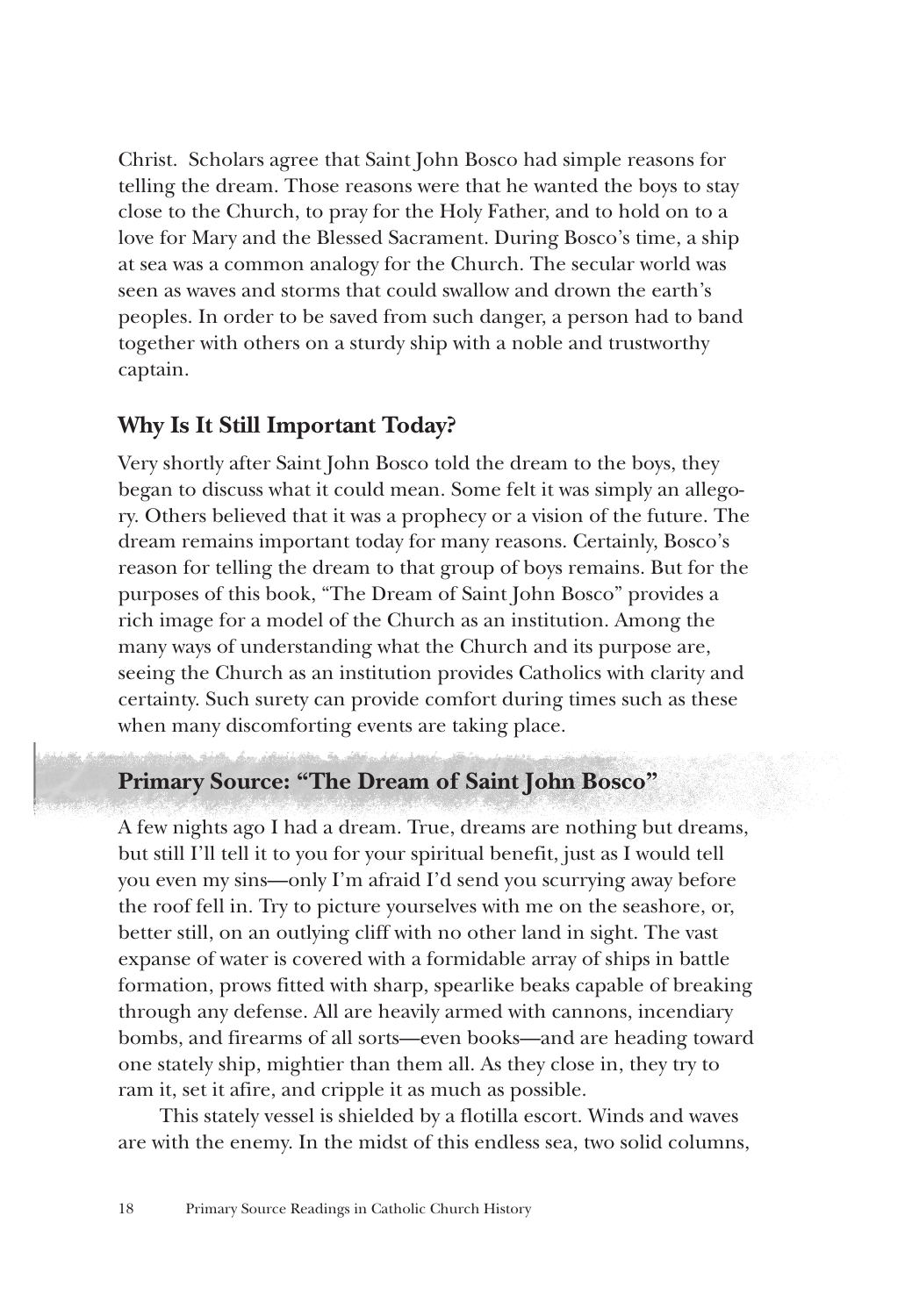a short distance apart, soar high into the sky: one is surmounted by a statue of the Immaculate Virgin at whose feet a large inscription reads: *Help of Christians;* the other, far loftier and sturdier, supports a Host of proportionate size and bears beneath it the inscription *Salvation of believers.* 

The flagship commander—the Roman Pontiff—seeing the enemy's fury and his auxiliary ships' very grave predicament, summons his captains to a conference. However, as they discuss their strategy, a furious storm breaks out and they must return to their ships.

When the storm abates, the Pope again summons his captains as the flagship keeps on its course. But the storm rages again. Standing at the helm, the Pope strains every muscle to steer his ship between the two columns from whose summits hang many anchors and strong hooks linked to chains.

The entire enemy fleet closes in to intercept and sink the flagship at all costs. They bombard it with everything they have: books and pamphlets, incendiary bombs, firearms, cannons. The battle rages ever more furious. Beaked prows ram the flagship again and again, but to no avail, as, unscathed and undaunted, it keeps on its course. At times a formidable ram splinters a gaping hole into its hull, but, immediately, a breeze from the two columns instantly seals the gash.

Meanwhile, enemy cannons blow up, firearms and beaks fall to pieces, ships crack up and sink to the bottom. In blind fury the enemy takes to hand-to-hand combat, cursing and blaspheming. Suddenly the Pope falls, seriously wounded. He is instantly helped up but, struck down a second time, dies. A shout of victory rises from the enemy and wild rejoicing sweeps their ships. But no sooner is the Pope dead than another takes his place. The captains of the auxiliary ships elected him so quickly that the news of the Pope's death coincides with that of his successor's election. The enemy's self-assurance wanes.

Breaking through all resistance, the new Pope steers his ship safely between the two columns and moors it to the two columns; first, to the one surmounted by the Host, and then to the other, topped by the statue of the Virgin. At this point, something unexpected happens. The enemy ships panic and disperse, colliding with and scuttling each other.

Some auxiliary ships which had gallantly fought alongside their flagship are the first to tie up at the two columns. Many others, which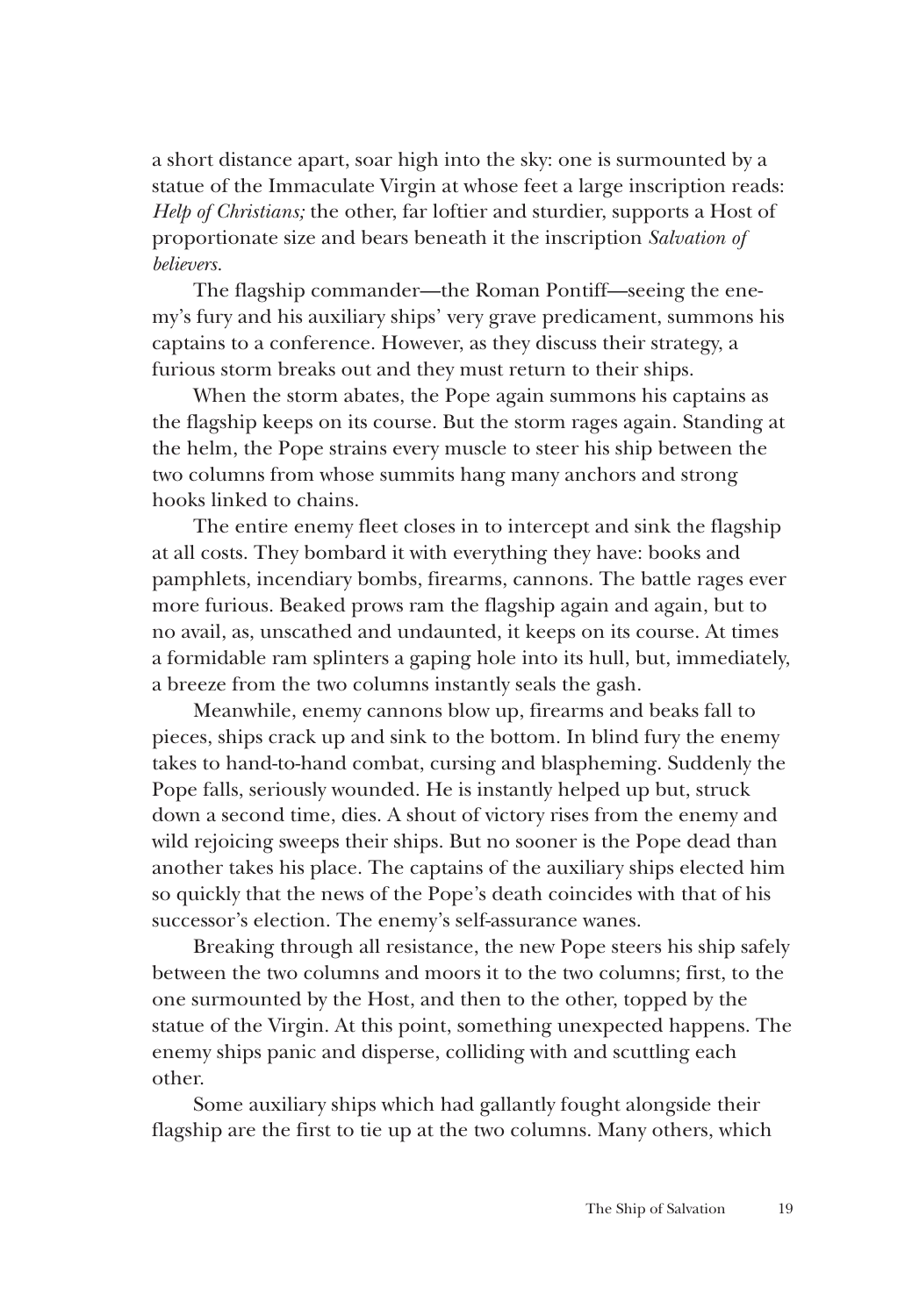had fearfully kept far away from the fight, stand still, cautiously waiting until the wrecked enemy ships vanish under the waves. Then, they too head for the two columns, tie up at the swinging hooks, and ride safe and tranquil beside their flagship. A great calm now covers the sea.

"And so," Don Bosco at this point asked Father Rua, "what do you make of this?"

"I think," he answered, "that the flagship symbolizes the Church commanded by the Pope; the ships represent mankind; the sea is an image of the world. The flagship's defenders are the laity loyal to the Church; the attackers are her enemies who strive with every weapon to destroy her. The two columns, I'd say, symbolize devotion to Mary and the Blessed Sacrament."

Father Rua did not mention the Pope who fell and died. Don Bosco, too, kept silent on this point, simply adding: "Very well, Father, except for one thing: the enemy ships symbolize persecutions. Very grave trials await the Church. What we suffered so far is almost nothing compared to what is going to happen. The enemies of the Church are symbolized by the ships which strive their utmost to sink the flagship. Only two things can save us in such a grave hour: devotion to Mary and frequent Communion. Let's do our very best to use these two means and have others use them everywhere. Good night!"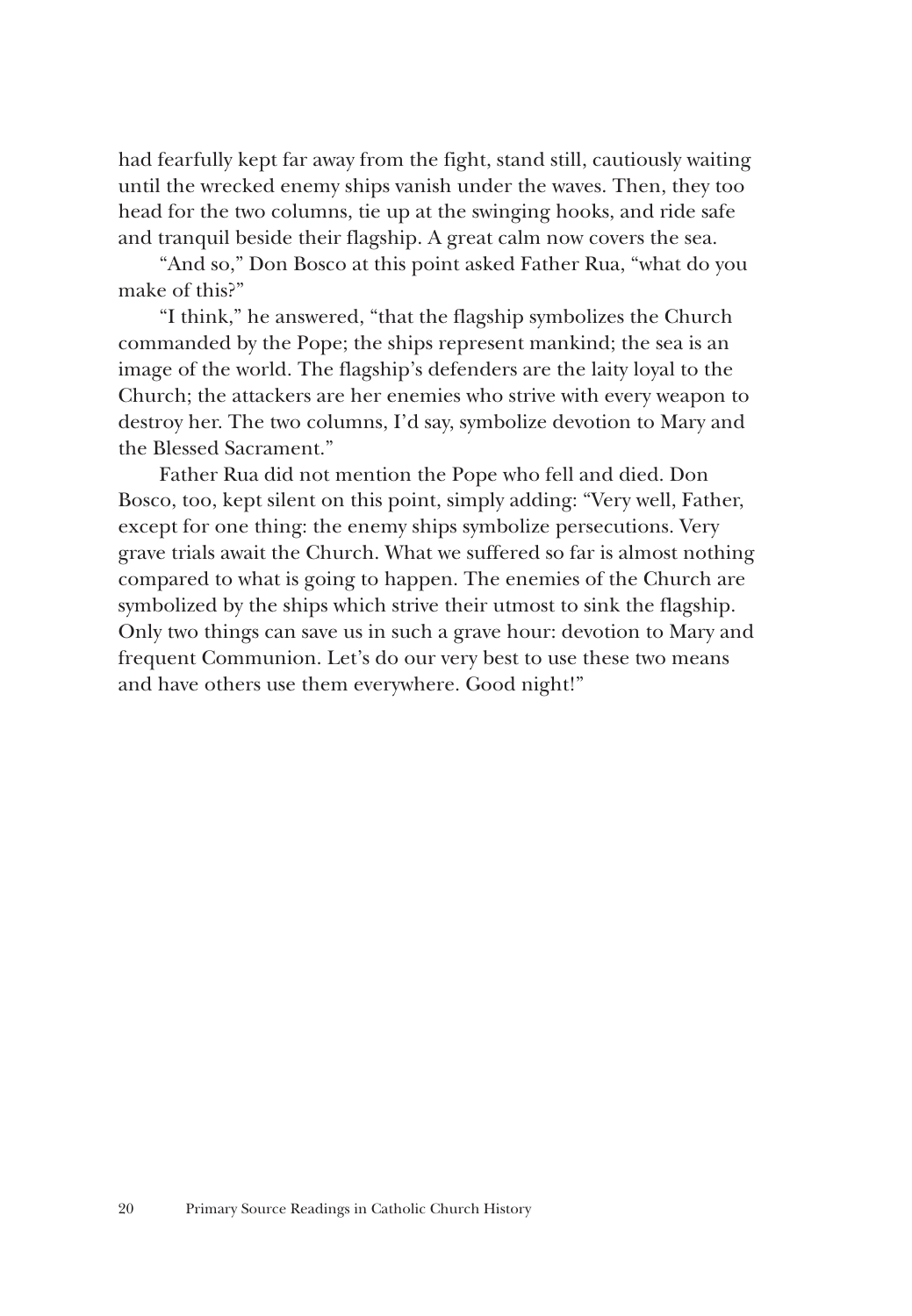The scriptural quotations contained herein are from the New Revised Standard Version of the Bible, Catholic Edition. Copyright © 1993 and 1989 by the Division of Christian Education of the National Council of the Churches of Christ in the United States of America. All rights reserved.

Acknowledgments

Quotations labeled *Catechism* and the material in the sidebar "Filioque: The Holy Spirit 'proceeds from the Father and the Son . . .'" on page 90 (see *Catechism,* paragraphs 243–248) are from the English translation of the *Catechism of the Catholic Church* for use in the United States of America. Copyright © 1994 by the United States Catholic Conference, Inc.—Libreria Editrice Vaticana. Used with permission.

The quotation by Edward Schillebeeckx on page 10 is from *Christ the Sacrament of the Encounter with God,* by Edward Schillebeeckx (Kansas City, MO: Sheed & Ward, 1963), pages 5–6. Copyright © 1963 by Sheed and Ward.

The excerpts in "A Rite of Passage" on pages 12–16 are from "A Rite of Passage," by Aidan Kavanagh, delivered as part of a lecture at the Theology Institute at Holy Cross Abbey in Canon City, Colorado, in August 1977. Used with permission.

The excerpt in "The Dream of Saint John Bosco" on pages 18–20 is from *The Biographical Memoirs of Saint John Bosco,* by Rev. Giovanni Battista Lemoyne, volume 7, 1862–1864 (New Rochelle, NY: Salesiana Publishers, 1972), pages 107–109. Copyright © 1964 by Salesiana. Used with permission.

The excerpts from the *Didache* on pages 34–37, in "Pliny's Questions to the Emperor Trajan Concerning Policy Toward Christians" on pages 39–41, and in "Emperor Trajan's Reply to Pliny's Questions" on pages 41–42 are from *A History of Christianity: Readings in the History of the Church,* volume 1, *The Early and Medieval Church,* edited by Ray Petry (Upper Saddle River, NJ: Prentice-Hall, division of Baker Publishing Group, 1962), pages 13–15, 43–44, and 44, respectively. Copyright © 1962 by Ray C. Petry. Used with permission of Baker Publishing Group.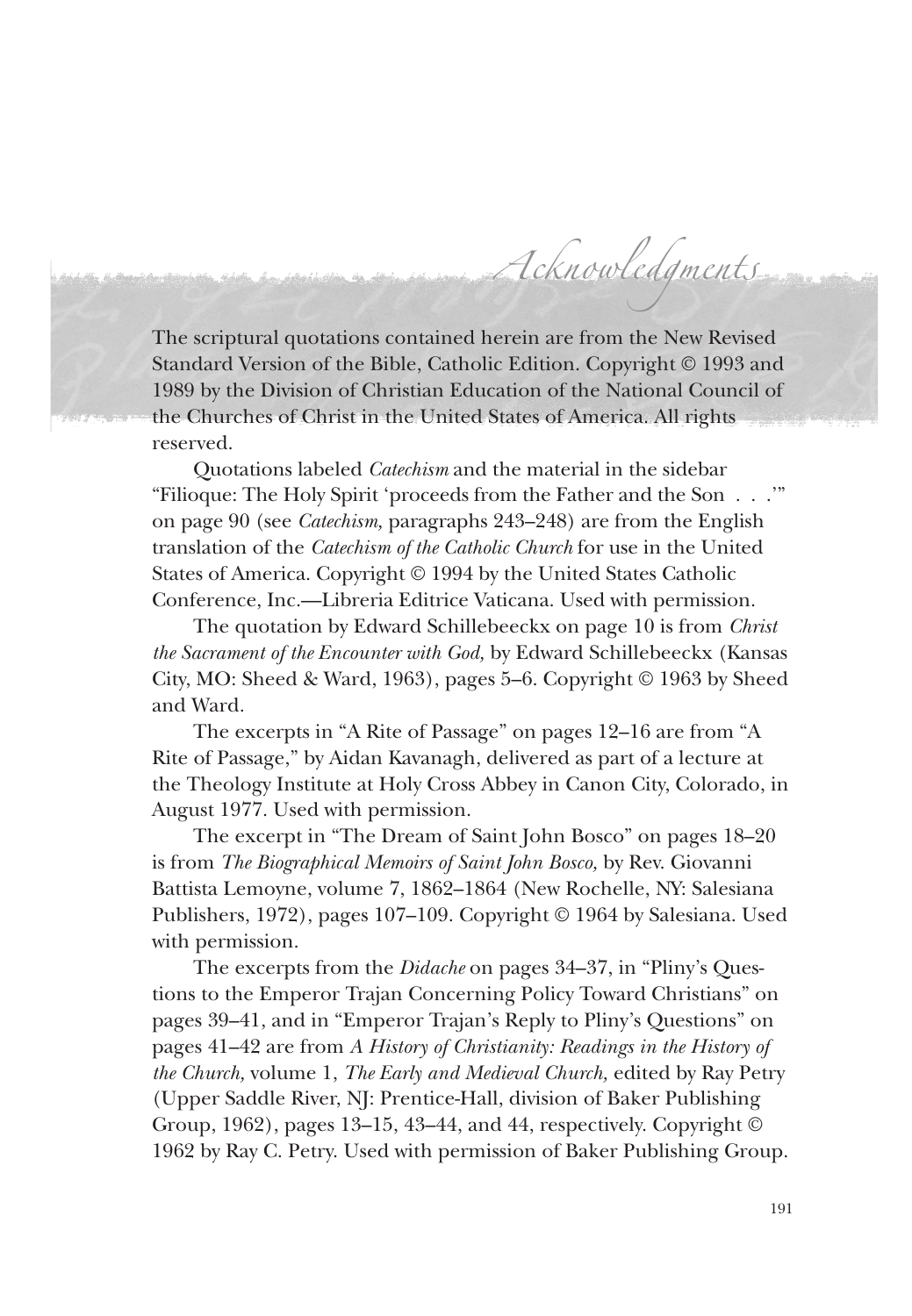The words of the doxology on page 35 are from *Catholic Household Blessings and Prayers,* 22. Copyright © 1988 United States Conference of Catholic Bishops, Inc., Washington, DC. All rights reserved.

The excerpts in "The Martyrdom of Saints Perpetua and Felicitas" on pages 44–49 are from *The Acts of the Christian Martyrs,* translated by Herbert Musurillo (Oxford, England: Oxford University Press, 1972), pages 109, 113–115, 117, 125–131. Copyright © 1972 by Oxford University Press. Used with permission of Oxford University Press.

The words of the Edict of Toleration on pages 51–52 and of the Edict of Milan on pages 53–55 are from *Translations and Reprints from the Original Sources of European History,* volume 4, translated by University of Pennsylvania Department of History (Philadelphia: University of Pennsylvania Department of History, 1894–1907), pages 28–30. Copyright © 1894–1907 by University of Pennsylvania Department of History.

The excerpts from *The City of God* on pages 57–61, from *Encyclical Letter to the Archiepiscopal Sees of the East* on pages 90–94, and from "Letters to Pope Gregory XI" on pages 109–111 are from *Readings in Church History,* volume 1, *From Pentecost to the Protestant Revolt,* edited by Colman J. Barry, OSB (Westminster, MD: Newman Press, 1960), pages 130–131, 132–133, and 134; 316–318; and 472–474, respectively. Copyright © 1960 by the Newman Press.

The words of the "Definition of the Faith" on pages 64–68 are from *The Christological Controversy,* translated and edited by Richard Norris Jr. (Philadelphia: Fortress Press, 1980), pages 155–159. Copyright © 1980 by Fortress Press. Used with permission of Augsburg Fortress.

The excerpts in *Ecclesiastical History of the English People* on pages 70–74 are from *Bede: Ecclesiastical History of the English People,* by Wallace-Hadvill, JM (Oxford, England: Oxford University Press, 1988). Copyright © 1988 by Wallace-Hadvill, JM. Used with permission of Oxford University Press.

The words of Pope Saint Gregory the Great in "Letter to Abbot Mellitus" on pages 74–75 are from "Gregory I: Letter to Abbot Mellitus Epistola 76, PL 77: 1215-1216" at *www.fordham.edu/halsall/source/ greg1-mellitus.txt,* accessed December 8, 2004.

The quotation in the "Hospitality" sidebar on page 77 and the words from the prologue to *The Rule of St. Benedict* on pages 78–80 are from *The Rule of St. Benedict,* translated by Anthony Meisel and M. L.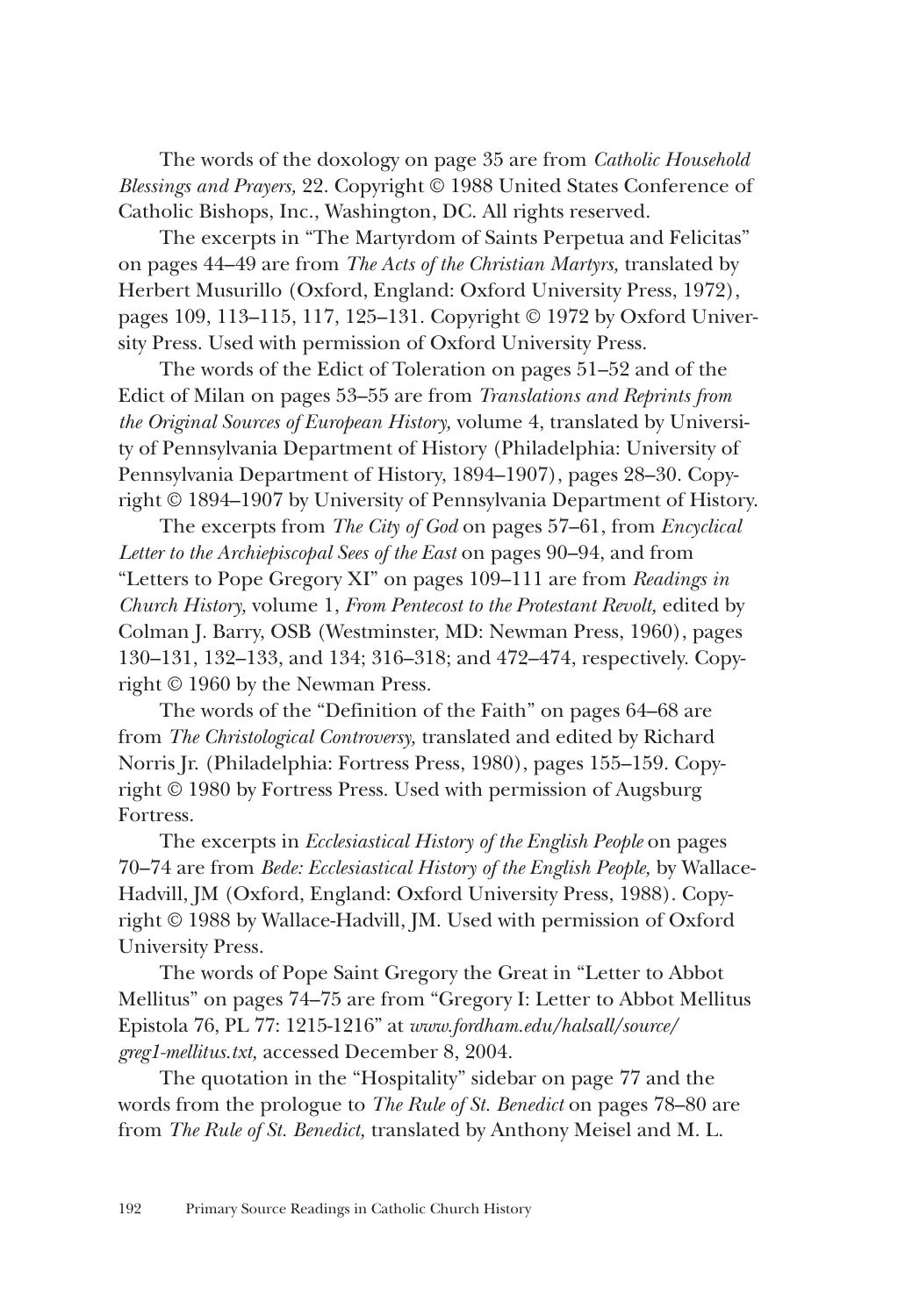Del Mastro (New York: Image Book, Doubleday, 1975), pages 43–45 and 89. Copyright © 1975 by Anthony Meisel and M. L. Del Mastro. Used with permission of Doubleday, a division of Random House.

The excerpts in "Letter Advising Saint Boniface on How to Convert the Heathens" on pages 82–83 and in "Report to Pope Zacharias on the Foundation of Fulda Abbey" on pages 85–87 are from "Letters of Saint Boniface to the Popes and Others," by George Washington Robinson, in *Papers of the American Society of Church History,* second series, by American Society of Church History (New York: G. P. Putnam's Sons, 1889-1934), pages vi and 157–186. Copyright © 1888 by G. P. Putnam's Sons.

The excerpts in "Correspondence Regarding Lay Investiture" on pages 96–101 and in "Letters from a Nazi Prison" on pages 170–173 are from *A Cloud of Witnesses: Readings in the History of Western Christianity,* revised edition, edited by Joel F. Harrington (New York: Houghton Mifflin, 2001), pages 134–136 and 473–474. Copyright © 2001 by Houghton Mifflin Company. Reprinted with permission.

The excerpts in "The Testament of Saint Francis" on pages 103–106 are from *The Writings of St. Francis of Assisi,* translated from the Critical Latin Edition*,* edited by Fr. Kajetan Esser, OFM. A publication of the The Franciscan Archive, 2000, at *www.franciscan-archive.org/ patriarcha/opera/dictata.html,* accessed December 8, 2004.

The excerpt in *The Imitation of Christ* on pages 113–116 is adapted from *The Imitation of Christ* by Thomas á Kempis (New York: Macmillan, 1940), pages 83–90. Copyright © 1910 by Macmillan Company.

The excerpt in "Writings from Martin Luther" on pages 119–121 is from "An Introduction to St. Paul's Letter to the Romans" in *Luther's German Bible of 1522,* by Martin Luther, translated by Rev. Robert E. Smith from *Dr. Martin Luther's Vermischte Deutsche Schriften*, volume 63, edited by Johann K. Irmischer (Erlangen, Germany: Heyder and Zimmer, 1854), pages 124–125, at *www.iclnet.org/pub/resources/text/ wittenberg/luther/luther-faith.txt*.

The excerpts from *The Way of Perfection* on pages 124–126 are from *The Collected Works of St. Teresa of Avila,* volume 2, translated by Kieran Kavanaugh and Otilio Rodriquez (Washington, DC: ICS Publications, 1980), pages 41–43 and 47–48. Copyright © 1980 by Washington Province of Discalced Carmelites, ICS Publications, 2131 Lincoln Road, NE, Washington, DC 20002 U.S.A., *www.icspublications.org*. Used with permission.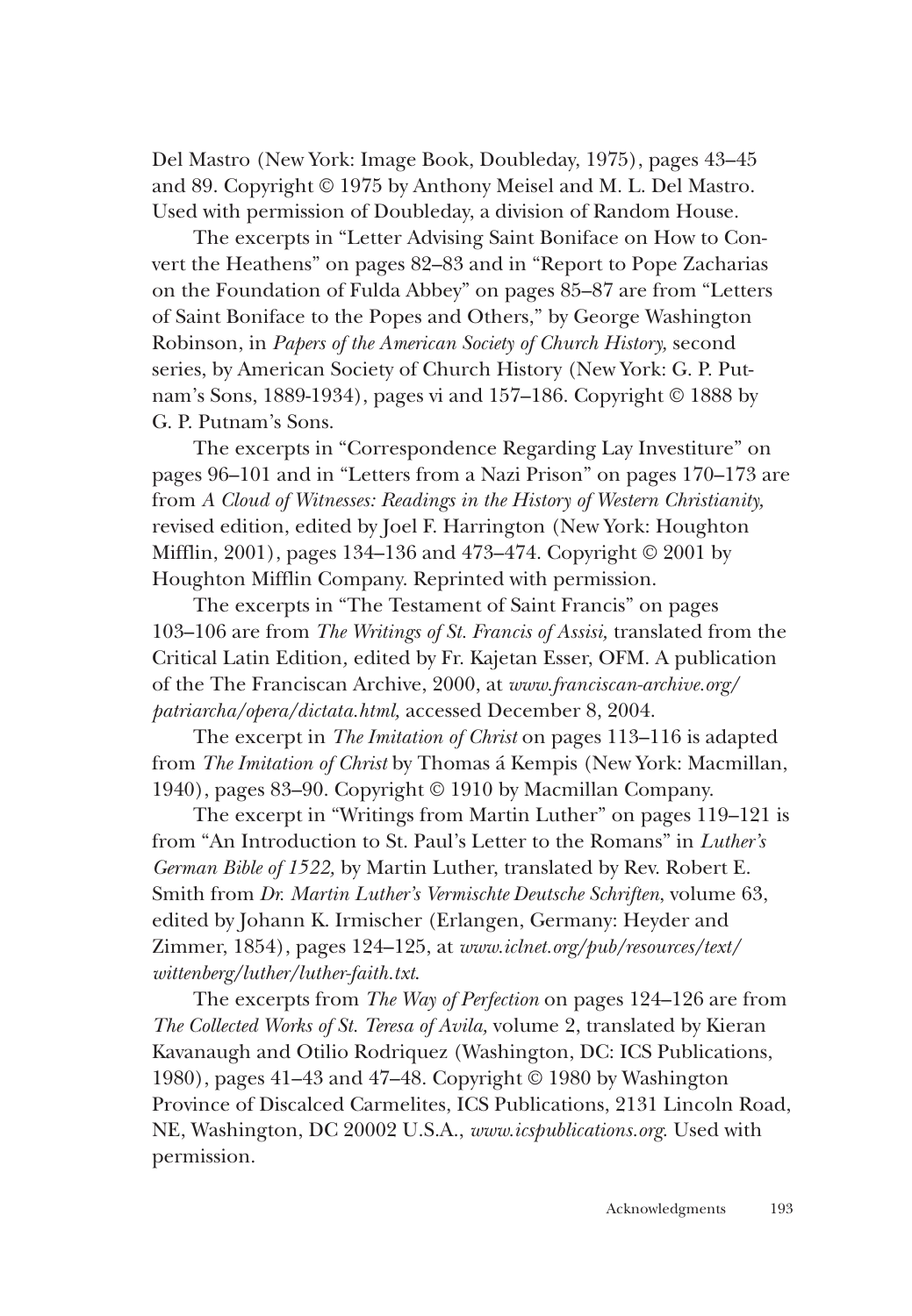The excerpt from the "Declaration of Vision: Toward the Next 500 Years" statement to the 1993 Parliament of the World's Religions on page 128 is from *Turtle Quarterly*, Fall-Winter 1994, page 8, at *www.ili.nativeweb.org/dovision.html,* accessed December 9, 2004.

The excerpts from *Inter Caetera* on pages 128–130 are from The Catholic Community Forum at *www.catholic-forum.com/saints/pope0214a. htm,* accessed December 8, 2004.

The quotation from "Declaration on the Relation of the Church to Non-Christian Religions" on page 131 is from *www.vatican.va/roman\_ curia/secretariat\_state/2004/documents/rc\_seg-st\_20040914\_osce-brussels\_ en.html,* accessed December 7, 2004.

The excerpt from *Sublimus Dei* on pages 131–132 is from Papal Encyclicals Online at *www.papalencyclicals.net/Paul03/p3subli.htm,* accessed December 8, 2004.

The quotation on page 134 is from the "Message of Pope John Paul II to the Participants in the International Conference Commemorating the Fourth Centenary of the Arrival in Beijing of Father Matteo Ricci" at *www.vatican.va/holy\_father/john\_paul\_ii/speeches/2001/october/ documents/hf\_jp-ii\_spe\_20011024\_matteo-ricci\_en.html,* accessed December 7, 2004.

The excerpt in "Letter to Francesco Pasio, SJ, Vice-Provincial of China and Japan" on pages 134–137 is from *Readings in Church History,* volume 2, *The Reformation and the Absolute States 1517–1789,* edited by Colman J. Barry (Westminster, MD: Newman Press, 1967), pages 222–224. Copyright © 1965 by The Missionary Society of Saint Paul and the Apostle in the State of New York.

The excerpts on pages 139–143 are from *Rerum Novarum,* an encyclical of Pope Leo XIII on capital and labor, at *www.vatican.va/ holy\_father/leo\_xiii/encyclicals/documents/hf\_l-xiii\_enc\_15051891\_ rerum-novarum\_en.html,* accessed December 8, 2004.

The excerpts from *Pastor Æternus* on pages 145–149 are from *Decrees of the Ecumenical Councils,* volume 2, edited by Norman Tanner (London: Sheed & Ward Limited; Washington, DC: Georgetown University Press, 1990), pages 800, 811–812, 812, 813, 814–815, 815–816. Text copyright © 1972 by Instituto per le scienze religiose, Bologna. English translation copyright © 1990 by Sheed & Ward Limited and the Trustees for Roman Catholic Purposes Registered.